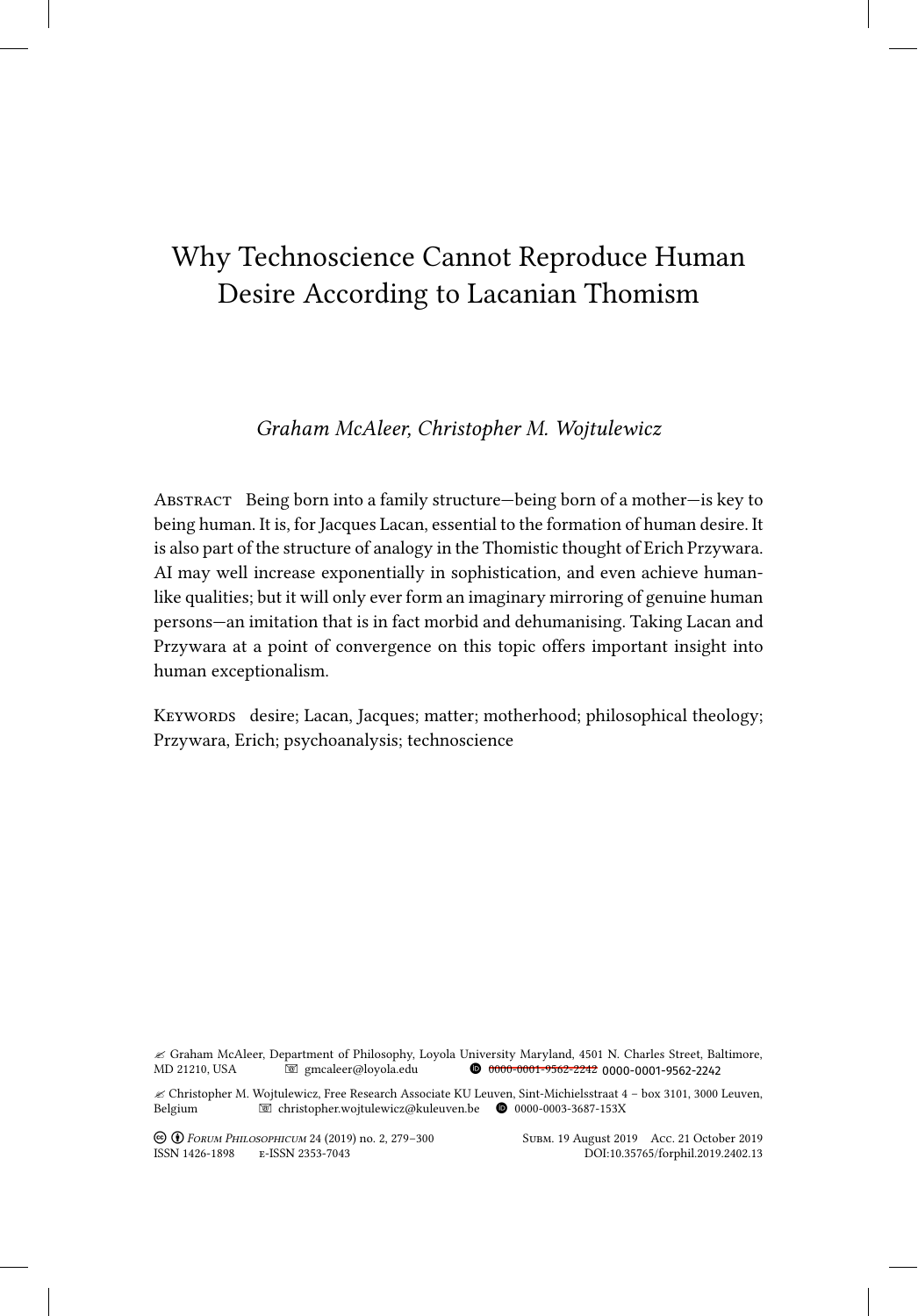The robot revolution is coming; about this we have no doubt. There is every reason to believe that within a decade, robots will be flitting about amongst us. There are even suggestions that within two decades "35% of current jobs in the UK could become automated."1 Early trials in supermarkets and hotels show we will welcome them into our lives the way we do our dishwashers.2 Is the probable nonchalant acceptance of AI a crisis for Christianity? AI dressed up in the ideology of transhumanism will certainly be a challenge for the Church, comparable to, and really, just another iteration of, the challenge posed by atheistic humanism.<sup>3</sup> Indeed, it is a challenge stretching back to the disenchantment wrought by Early Modern philosophy.4 Will AI be a moment of vertigo for Christians? Will it scramble our bearings utterly? We do not think so. There is an understandable fear that AI might sideline a Christian view of the *human person*, but we expect it to reaffirm the importance of motherhood and family.

Christian theology does assume human exceptionalism. No other animal has been promised to behold God face to face. The Incarnation ratifies the witness of Hebrew Scripture that we hold a unique place in God's life. Human exceptionalism has been under pressure at least since Hume, and more recently with primate studies.5 AI offers a new pressure from another direction, the idea of another kind of rational life extraordinarily like ours. There is evidence that self-taught computers learn just like humans, first organizing the world by shape.<sup>6</sup> Christian anthropology is caught in a pincer movement, and humankind's greatest imaginable privilege appears ready to topple: Why should arbitrary biological data processors warrant the *visio beatifica*? Disenchantment complete, Christianity will collapse under the weight of its own pretention. To the transhumanist, Christianity

<sup>1.</sup> Parliament, House of Lords, "Make or Break—The UK's Digital Future," Report of Session 2014–5 (London: Select Committee on Digital Skills, 2015), 6, https://publications.parliament. uk/pa/ld201415/ldselect/lddigital/111/111.pdf.

<sup>2.</sup> Rich DeMuro, "Walmart Robots Working Store Aisles, Checking Stock—YouTube," accessed August 3, 2019, https://www.youtube.com/watch?v=KRJV1SPYpIE.

<sup>3.</sup> Henri de Lubac, *The Drama of Atheist Humanism*, trans. Edith M. Riley, Anne Englund Nash and Mark Sebanc (San Francisco, CA: Ignatius Press, 1995).

<sup>4.</sup> Jason A. Josephson-Storm, *The Myth of Disenchantment: Magic, Modernity, and the Birth of the Human Sciences* (Chicago, IL and London: University of Chicago Press, 2017).

<sup>5.</sup> Take, as one of many examples, the famous and moving story of Kanzi—see Sue Savage-Rumbaugh and Roger Lewin, *Kanzi: The Ape at the Brink of the Human Mind* (New York, NY: John Wiley & Sons, 1994).

<sup>6.</sup> Christopher Mims, "Career of the Future: Robot Psychologist," *Wall Street Journal*, 9 July 2017, sec. Tech, https://www.wsj.com/articles/career-of-the-future-robot-psychologist-1499605203 (Paywall).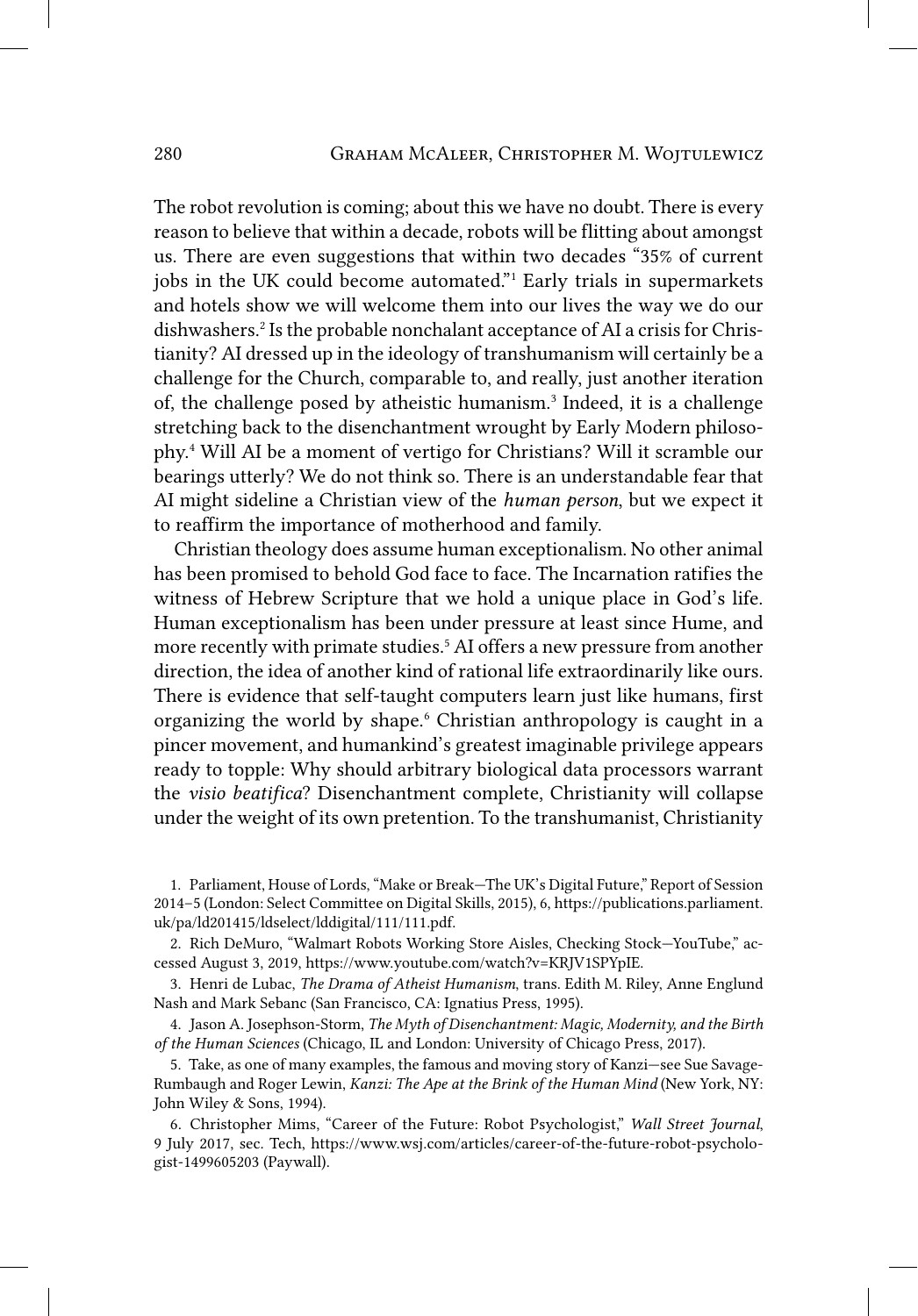makes an incredible claim: a neither especially agile animal, nor one adroit at thinking, is the beloved object of a God who sacrifices himself uniquely for an unremarkable creature. The glee of the technological materialists is palpable, but have they really understood Christian anthropology?

Why was Christ born of a woman? Christian personalism has never been the claim that we are pure reason but always rather that we are embodied, desiring, rational agents. All of us have a unique origin as *materia signata* (the principle of individuation). This Thomistic phrase picks out not only each singular's unrepeatable co-ordinates in space and time but, in the case of the human being, our births, our relationship not merely to the vulnerability of *materia* (matter), but also the vulnerability of *mater* (mother). Christ was born of a woman, fully God, but also fully human, and thus subject to all that it means to be born within the human community.

AI has physical coordinates: whether code or robot, AI takes identity from *materia signata* and shares in the vulnerabilities posed to everything with historical placedness.<sup>7</sup> Though some technologists<sup>8</sup> glibly speak of our becoming immortal if we can but be thoroughly synthesized with data, data cannot escape the metaphysical problem of *materia prima*—what relationship, if any, would such data have to materiality? This is a purely formal metaphysical problem: perhaps only Leibniz has found a way to circumvent this metaphysical doom, but *as he pointed out in 1714*, no computer is a monad (*The Monadology*, paragraph 17). But more striking is the vulnerability AI *cannot* share with us: *mater*. There are many science fiction thought experiments in which AI becomes self-conscious.9 That may well come to pass. Even if it does, AI will not then be like us, but something

7. An illustration of this is the way investors think of Google. To you and me it seems so very ethereal and digital but to investors it is in fact an energy company. Its energy use is the same as the city of San Francisco. Its data processors are housed close to hydroelectric reservoirs and dams. Its risk profile for investors is the same as for any other energy company. See Andy Kessler, "Will Bitcoin Save Us from Google?," 16July 2018, https://www.andykessler. com/andy\_kessler/2018/07/wsj-.html; see also Alejandra Borunda, "The Internet Is Drowning," *Science & Innovation*, 16 July 2018, https://www.nationalgeographic.com/science/2018/07/ news-internet-underwater-sea-level-rise/.

8. Pope Francis has drawn new attention to technoscience, see Pope Francis "'Laudato Si': On Care for Our Common Home," *Encyclical Letter*, 24 May 2015, §102–5, https://w2.vatican. va/content/francesco/en/encyclicals/documents/papa-francesco\_20150524\_enciclica-laudatosi.html). We acknowledge that some interested in AI might view it as a value neutral tool, a useful mechanism to amplify human life. With Francis, however, we think technoscience an ethos, a spirit of valuation that aims to reevaluate the significance of being human. Historically, this has not always been a positive valuation of human life. For this reason, throughout we use AI and transhumanism interchangeably.

9. See the potent moral theological reflection of the film: Alex Garland, *Ex Machina*, 2014.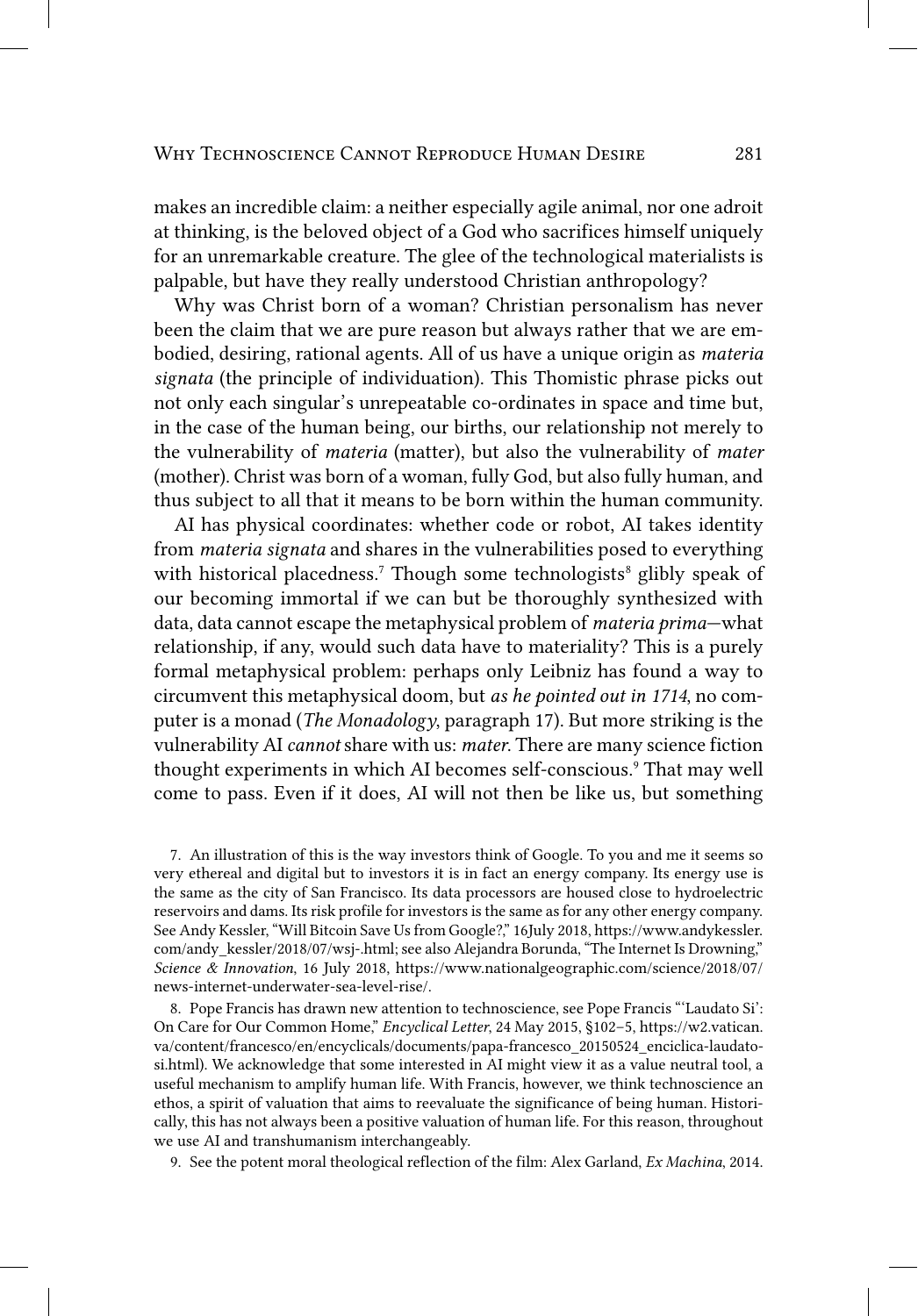more like artificial angels. Angels are motherless. AI is motherless. We are not. Christ was born of a woman—fully human—so that humanity might be redeemed in Him.

No matter the future intimacies we might have with AI—as caregivers, surgeons, cooks, spouses—AI has the form of technoscience. Even if we expect AI to machine biological systems—micro bots inside our DNA, say—AI will always be industrial. It will be "birthed" by engineers and accountants, not mothers. The current business of AI is industrialism, but even if that were to change, even if corporations took pity on their property and allowed self-conscious AI freedom instead of slavery, it would not change the fact that AI has an origin story completely unlike that of humans. As they will not have mothers, they will never be born immature and grow in the nexus of human interrelations. The *myth* (Georges Sorel) of AI is Promethean. It is to empower us (to make us cyborgs and supermen) or to supplant us (to fold us into data streams).<sup>10</sup> It is on account of our origin in immaturity that Christ became incarnate: our wounded desires need the balm of seeing God face to face. Christ came to overcome what Jacques Lacan calls our *primal dereliction*. As Erich Przywara would put it: the "*consortium Dei* as a *consortium Dei a Deo derelicti*."11 The dereliction of an algorithm is hardly the concern of business plans concerning AI. God is the face of mother made whole, therewith, us made whole. Przywara again: "The *imago Dei*, in the full sense of this term, is the human being in the symbol of the 'crucified' and the 'mother of seven sorrows.'"12 What are the precise contours of the constellation—immaturity, desire, and mother—and its theological importance?

## **THESIS**

We look to a philosophical-theological questioning of any materialist worldview that directs progress in AI/transhumanism. Not through an appeal to an irrefutable philosophical challenge to such a worldview, but to the shape of human life and thought as suggesting the real limitations of technoscience.

We do not ask whether God could give the *lumen gloriae* to an AI that became self-aware, learnt of God, and sincerely sought God.13 Our claim is

11. Erich Przywara, *Analogia Entis: Metaphysics: Original Structure and Universal Rhythm*,

13. Is to become self-aware also to be able to love? The Lacanian Thomism we are proposing suggests not: self-awareness can be a red herring which directs away from the true reality of oneself and of an other—the encounter with an other being the foundation of real love.

<sup>10.</sup> Yuval Harari, *Homo Deus* (London: Vintage, 2017).

trans. John R. Betz and David Bentley Hart (Grand Rapids, MI: Wm. B. Eerdmans, 2014), 568. 12. Ibid., 569.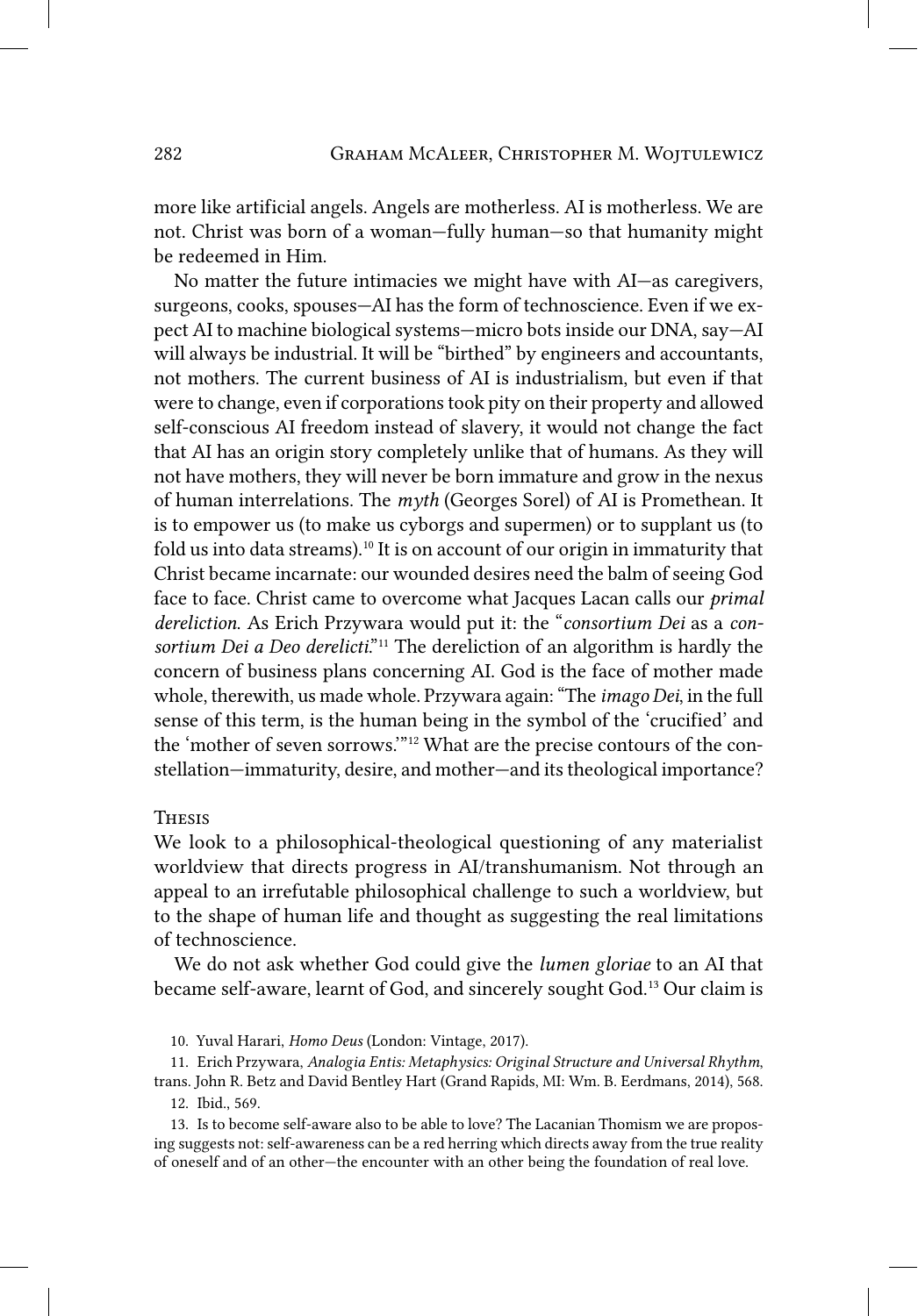not that the privilege of beholding God face to face is an exclusive one; that God's generosity of love is metaphysically constrained. We do not dwell on this, but in such a case the gift of the *lumen gloriae* would likely make the AI an honorary angel.<sup>14</sup> We take it that the principal source of Christian anxiety about the coming robot revolution is that it is deflationary. There is no doubt technologists see it this way: AI is the culmination of an Early Modern project to dislodge the foolish idea of the Christian God and to put humans finally in their place: we are not special, just arbitrary biological data processors, and not especially good ones.

In one light, transhumanism is the continuance of equality's attack upon privilege, discussed by Alexis de Tocqueville,15 and in another, related light, transhumanism is the latest articulation of humanitarianism's *ressentiment*, so brilliantly observed by Max Scheler.<sup>16</sup> We prescind from these political theology approaches and assess rather whether the symmetry between AI and humanity assumed by technologists quadrates. First, working with Lacan, we show that the desire structure of being born of a mother is at least one important way in which we are distinguished from AI. Second, deploying Przywara's Thomism, we explain why our desire structure finds its proper place in Christ. Christian privilege does not collapse under the weight of its own pretention.

Oddly, of our two thinkers, it is surely Przywara who needs most introduction. It is fair to say that Lacan is highly admired in the most refined theoretical circles. The Polish-German Jesuit, Erich Przywara, is barely known even inside Catholic circles. His *Analogia Entis* (1932/1962) is a monumental and profound work of Thomism. To make our argument, we draw from it Przywara's account of Mary as veil of Christ and compare and contrast it with Lacan's treatment of a mother's love as veil of the phallus. In so doing, we show that the prospect of AI reproducing human desire is untenable.

14. Or, rather fascinatingly a pure nature graced. Now known in the Church as the de Lubac-Cajetan debate, a long-standing question has been whether God could create a pure nature and then add grace to it. Post Vatican II, consensus has been with de Lubac, who argued that this *duplex ordo* idea made no sense. Does AI push the dial back to Cajetan? It does seem so.

15. See Gail Bossenga, *The Politics of Privilege: Old Regime and Revolution in Lille* (Cambridge: Cambridge University Press, 2002), 9–12.

16. Max Scheler, *Ressentiment*, trans. Lewis B. Coser and William W. Holdheim, New Ed., Marquette Studies, in Philosophy 4 (Milwaukee, WI: Marquette University Press, 1994); see also Jeanne Riou and Mary Gallagher, eds., *Re-Thinking Ressentiment: On the Limits of Criticism and the Limits of Its Critics*, Cultural and Media Studies (Berlin: De Gruyter, 2016), 8–14.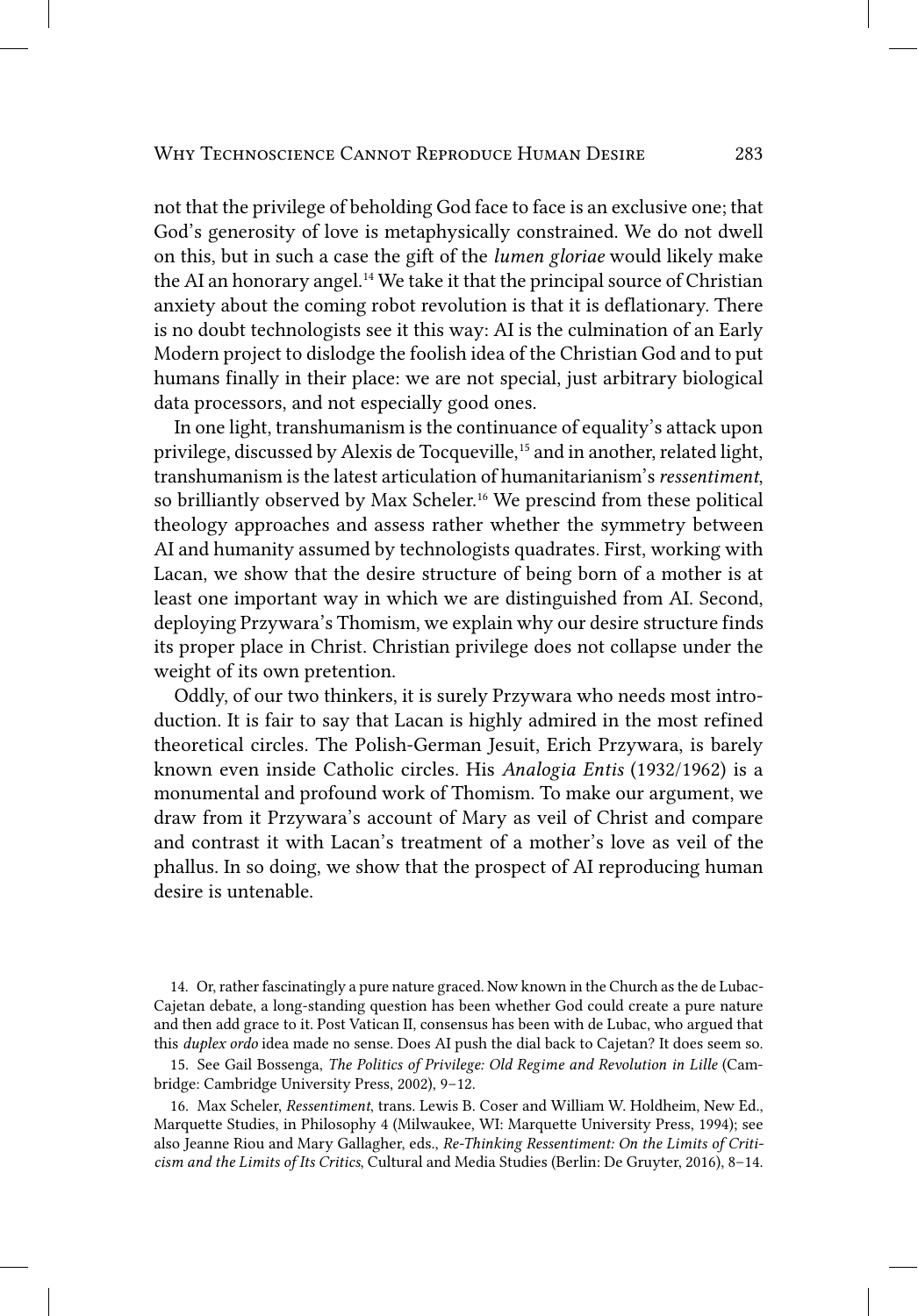# Desire Structure

Even if AI becomes truly intelligent and self-aware, it will still be true that the *desire structure* of AI will be *sui generis* different from ours. It is on account of our desire structure that we are promised to meet face to face the creator *Logos*, born of a woman. Though there is a long-standing positive interaction between theology and psychoanalysis, especially in Belgium and the Netherlands, there is a common perception in the academy that the two are at loggerheads. Perhaps this is because Lacan has seemingly received an exclusive reception among intellectuals broadly on the Left, though, from the perspective of theory, it is not immediately obvious why this should be the case.17 In our opinion, Lacan definitively shows the prominence desire holds in subjectivity. Catholic personalism has never been reduced to the simple idea that the defining feature of humanity is rationality, and certainly not in the narrow sense of our ability to ratiocinate. Ours, as Lacan *and Aquinas* point out,<sup>18</sup> is a projective rationality, ordered about inclinations and desires, melded with the *materia signata* peculiar to us, born of *mater*.

Lacan frequently speaks of our desire in terms of algorithms and relationships between computers. These avenues complement his projective geometry; his claim that each of us has desire uniquely and inescapably born of a civilization made intimate to us through particularized family dynamics—what he calls, "the topology of the subject."19 On account of our lack of motor coordination at birth, our identity is not complete. This ties together the materiality of motor coordination with the immateriality of identity, and in consequence, our *materia signata* takes definitive shape with what Lacan calls the "phallus" (that which supplies for a lack). This shaping of our *materia signata* means concretely: a cradled period of gestation outside of the womb, oriented by the problem of love, its suffering, and the insatiable gravitation towards what is lacking in ourselves, and others, in order to supply for this lack (the phallus). This is not the stuff of technoscience: we live in a commercial civilization and the Apex machine is AI, its *materia signata* inescapably marked by industrialism (utility) and the business of bot production (replication).

<sup>17.</sup> Graham J. McAleer, "Jacques Lacan: Conservative Icon?," *Law & Liberty*, January 17, 2018, https://www.lawliberty.org/2018/01/17/jacques-lacan-conservative-icon/.

<sup>18.</sup> Graham J. McAleer, *Ecstatic Morality and Sexual Politics: A Catholic and Antitotalitarian Theory of the Body*, Moral Philosophy and Moral Theology Series 5 (New York, NY: Fordham University Press, 2005).

<sup>19.</sup> Jacques Lacan, "Position of the Unconscious," in *Écrits: The First Complete Edition in English*, trans. Bruce Fink (New York, NY: W.W. Norton, 1948), 709.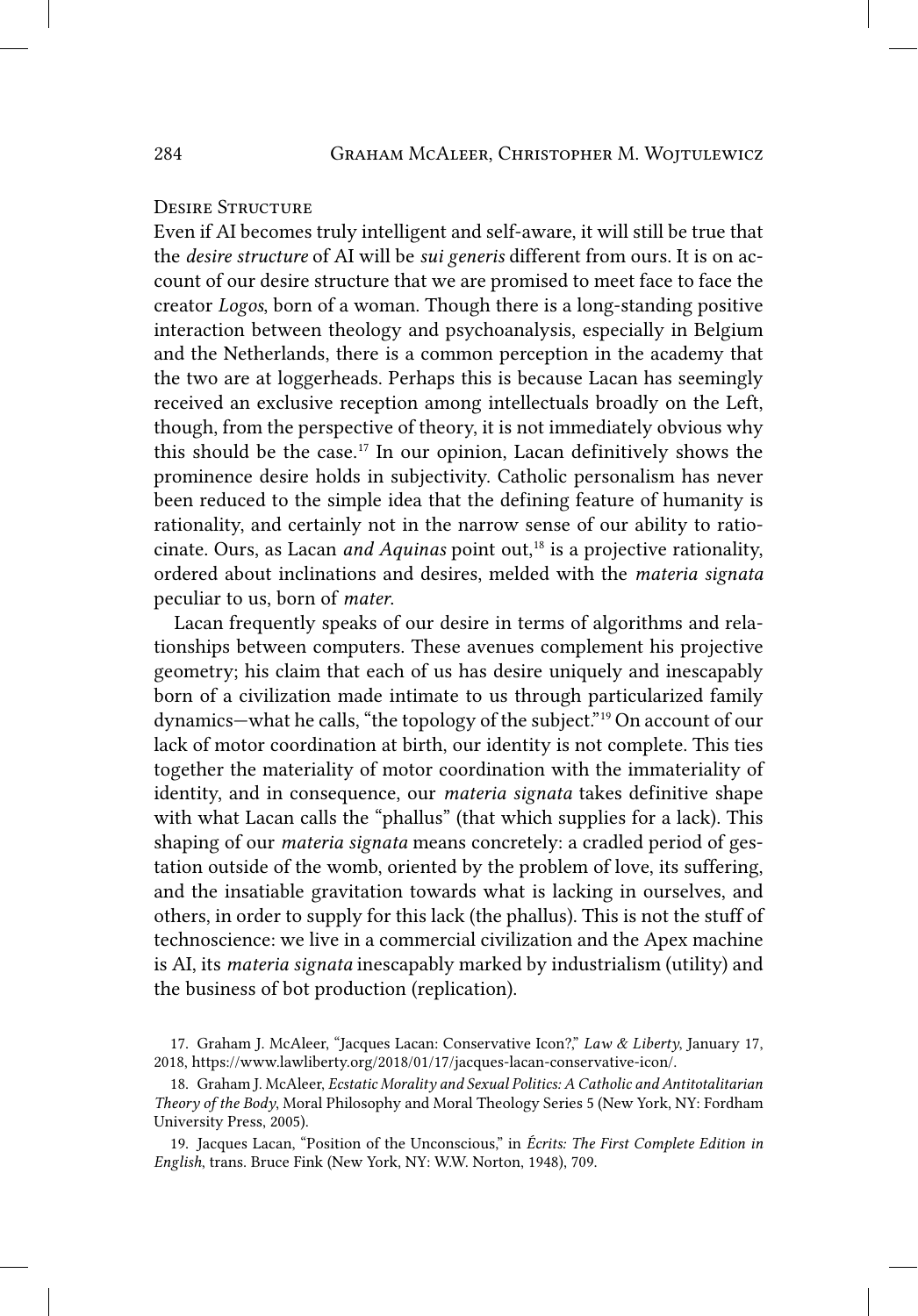Axiomatic to Lacanian psychoanalysis is the distinction between need and desire. Meaning is our fate—"the subject finds his signifying place"—and thus our appetitive natures only gain articulation in language, amidst signifers.<sup>20</sup> There is no cry of a child, no expression of a need, that does not demand to be understood. How the cry is understood is relaved back to the child as his or her demand, shaping an emerging psychology. Demand is what gives voice to need, and in satisfying need, demonstrates to the individual that there is some other thing (unconditional love) which remains unsatisfied: what remains is the "unconditionality of the demand for love."<sup>21</sup> Demand is a third component in Lacan's ontology of appetite. Whilst attending to and satisfying the child's hunger with her breast, the mother is nevertheless poised to withdraw and leave the child's presence-whether for work, or any other practicality, on the one hand, or in simple virtue of the manifold manifestations of desires, preoccupying thoughts, and fantasies for other things, beyond the child. Demand is thus never ultimately adequate to the child because it is itself structured by phallic desire-a sort of distraction or deferment, curtailing the love offered the child in its need. Given the distraction, what is offered the child is desire, an unhappy remainder bridging the gap between the demand offered and the unrequited love.

How the cry (demand) is understood by the mother is determined by the phallus; that is, the *mother's* own *relationship* to love, male desire, sexual difference, and a whole host of meanings available in the civilization; what Lacan calls the symbolic, language in all its non-finite iterations.<sup>22</sup> Lacan: "it is thereby that what emerges in the subject's unconscious is the Other's desire, that is, [a desire for] the phallus that was desired by the Mother."23

The immersion of appetite in language is a "double play." The child's needs slip into a vast playfulness of metonymy and metaphor;<sup>24</sup> that is, those needs are combined with other expressed appetites, symbols, and discourses, and thus the child's needs immediately and irresistibly mutate and are substituted, becoming desire. We have a narrow, fixed set of needswe do have a nature-but our "signifying place," our *materia signata*, our

22. Jacques Lacan, "In Memory of Ernest Jones: On His Theory of Symbolism," in Écrits: The First Complete Edition in English, trans. Bruce Fink (New York, NY: W.W. Norton, 2006), 599.

23. Jacques Lacan, "Guiding Remarks for a Convention on Female Sexuality," in Écrits: The First Complete Edition in English, trans. Bruce Fink (New York NY: W.W. Norton, 2006), 617.

24. Lacan, "Signification of the Phallus," 581; see also Lacan, "In Memory of Ernest Jones," 597f.

<sup>20.</sup> Ibid., 708.

<sup>21.</sup> Jacques Lacan, "The Signification of the Phallus," in Écrits: The First Complete Edition in English, trans. Bruce Fink (New York, NY: W.W. Norton, 1948), 580.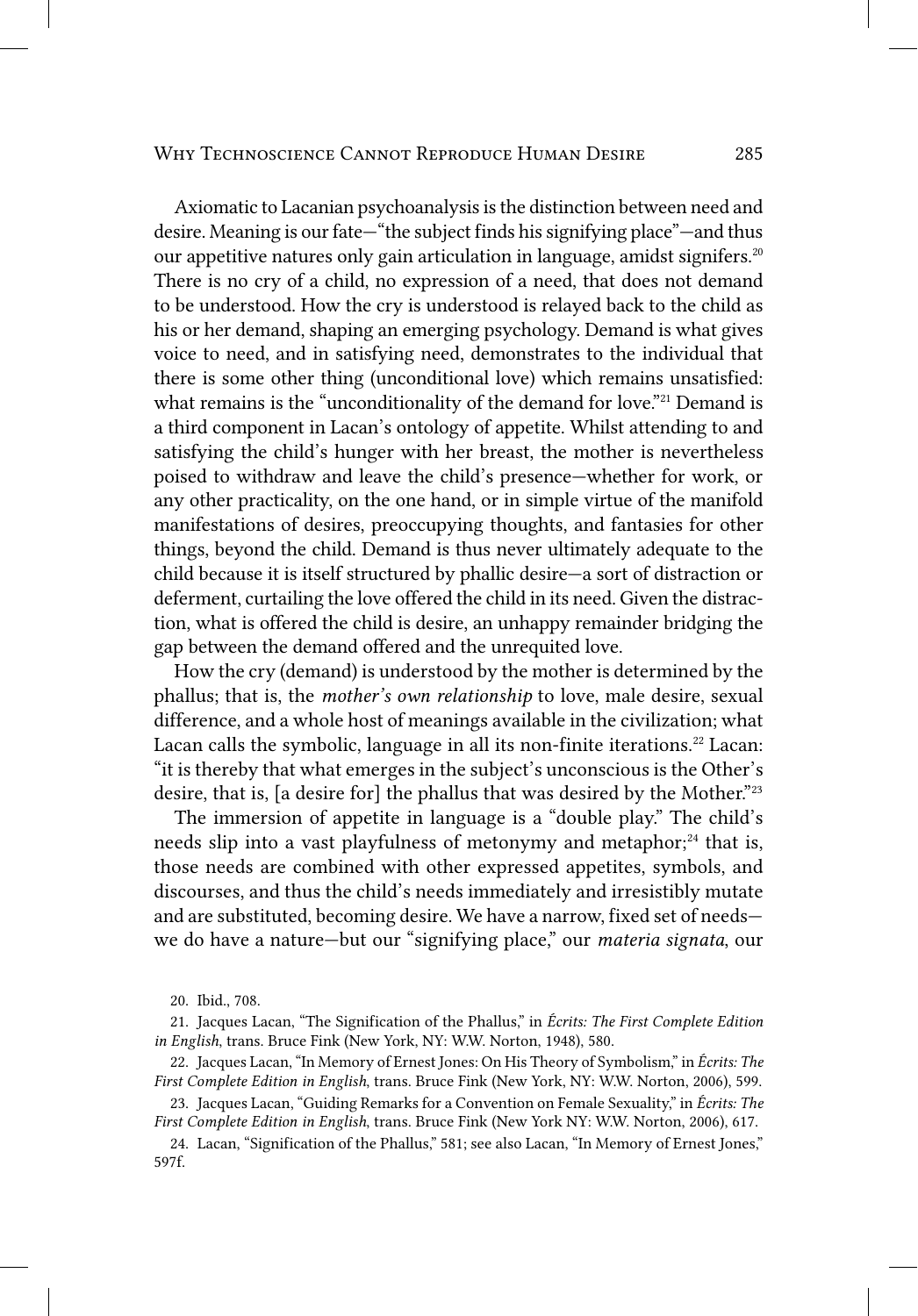desire, is anything but narrow and fixed. Indeed, desire cascades: it is as non-finite and rococo as language.25 Our desire is returned to us from the Other by "the radical defile of speech."26 This fact necessarily puts each of us at a distance from ourselves, what Lacan calls *fragmentation*27—the ubiquity and pluriformity of that early fear we felt when we looked into the mirror and saw a glimpse of our future self as complete, whole, and unified; the fear that should this masked specular image be dethroned, fragmentation would ensue.<sup>28</sup> All this is experienced by Lacan's barred subject, the castrated subject<sup>29</sup>—the subject who realises that, like our inchoately motor-coordinated infantile bodies, all desire is always fragmented and incomplete. In this respect, it would seem that technological advances can be seen to reflect an awareness of this incompleteness, in order to supply for it. Technoscience can thereby be seen to set itself up as the phallus to human incompleteness; but precisely on artificial (i.e. intentional, selfreflexive, and un-birthed) grounds.

Lacan thus argues that needs still register, certainly, but they are stimulated into fresh growth, "offshoots" or *desires* that, through the twists, tricks, and turns of the game structure of civilization—and more about that below—emerge in our psychology as "paradoxical, deviant, erratic, eccentric, and even scandalous."30 Our primary condition is alienated, our need transformed and foiled (castrated) by the chain of signification into which we are thrown, for we are "precipitated" by language.<sup>31</sup> Hence, we live as though something is *amiss*, our appetites and plans puzzlingly never quite coordinating (castration). Puzzlement at being amiss is thanks to the

25. We do not think this incompatible with Thomistic natural law rightly understood, please see Graham J. McAleer, *Erich Przywara and Post-Modern Natural Law* (Notre Dame, IN: University of Notre Dame Press, 2019).

26. Jacques Lacan, "Seminar on 'The Purloined Letter,'" in *Écrits: The First Complete Edition in English*, trans. Bruce Fink (New York NY: W.W. Norton, 2006), 40.

27. Lacan, "In Memory of Ernest Jones," 599. "Fragmentation" differs from the question of "splitting" (*Spaltung*), a term Lacan borrows from Freud, but which refers to the splitting of the subject—the fact that one cannot self-consciously know all that one knows. The split thus marks an essential difference from ego-psychology: we are permanently self-alienated, and unable to bring our whole self into conscious view.

28. Jacques Lacan, "Aggressiveness in Psychoanalysis," in *Écrits: The First Complete Edition in English*, trans. Bruce Fink (New York, NY: W.W. Norton, 2006), 85.

29. Lacan, "Signification of the Phallus," 581.

30. Ibid., 579.

31. Jacques Lacan, "The Mirror Stage as Formative of the *I* Function as Revealed in Psychoanalytic Experience," in *Écrits: The First Complete Edition in English*, trans. Bruce Fink (New York, NY: W.W. Norton, 2006), 76.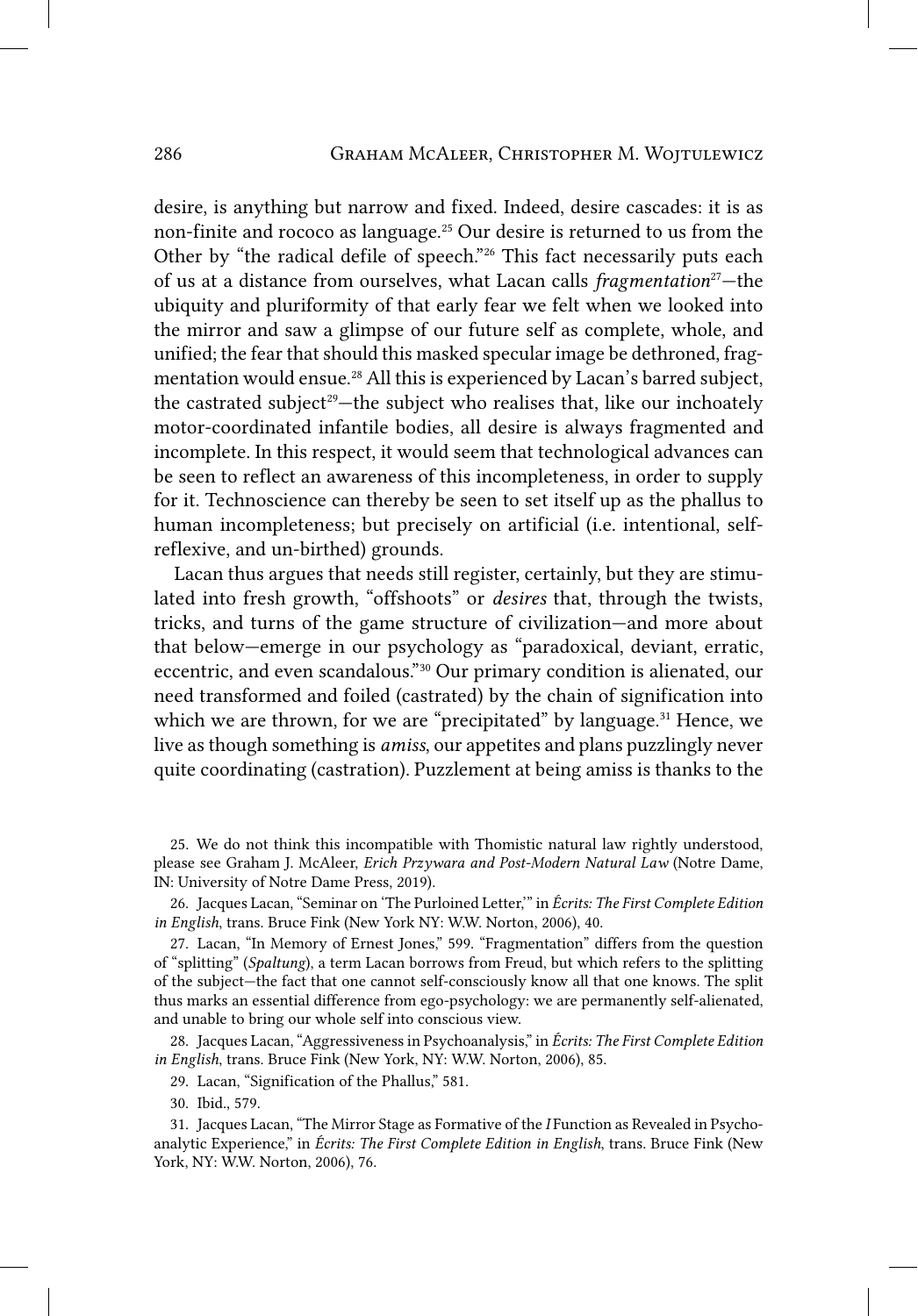unconscious<sup>32</sup> and appears to us in "dreams, slips, and witticisms,"<sup>33</sup> and more sharply, and sometimes catastrophically, in madness.

"Need" splitting into "signification" is desire launched into the churning meaning of civilization. We are enchanted, for our desire pulses along the resources offered by civilization: people to meet, things to wear, rituals to perform, stories and myths to hear, gods and demons to venerate. Lacan is one of the great adversaries of disenchantment, showing conclusively that our desire has a vesture. We come into our identities amidst allurements. One of these is *mater*. This enchantment, as in fairy tales, is not straightforwardly loving and affirmational.

#### **MOTHER**

The phallus is the acceptable face of desire. It designates that which will satisfy the lack perceived in another. Children first take shape psychologically in the Mirror Stage. A child's fascination in front of a mirror is the self's "original dereliction."<sup>34</sup> Apes and chimpanzees do not experience this enchantment. For the infant, the *imago* is both a jubilant and bleak experience. Gesturing, the child mimics the image in the mirror, sees others interacting with it, falls in love with it, in fact, but also picks up on something eerie: the image is more pulled together and glamorous than the child. The infant experiences interiorly the motor difficulties of a still-maturing and incompetent body. For this reason, this experience of love (narcissism) is accompanied by jealousy (aggression). The goodness of the image is evident to the child from the praise parents give *to it*—the *imago* is viewed as an object, and provokes jealousy in the child, aware that the glamorized image is not quite a match for the chaos of the infant's fledgling body.<sup>35</sup> But it is the *imago* that is the ratified self, the acceptable self. The primary experience of each person is thus "the drama of primordial jealousy."<sup>36</sup> Stemming from the Mirror Stage, this bipartition, this jealously and aggression, is a feature of a psychological system Lacan calls the imaginary.

Key to understanding Lacan's topology of the subject is the role of imitation. Here, the earliest emergence of the ego is found within an aggressive dynamic which recognises (and attempts to forcefully dominate) all

<sup>32.</sup> Lacan, "In Memory of Ernest Jones," 594.

<sup>33.</sup> Jacques Lacan, "On a Question Prior to Any Possible Treatment of Psychosis," in Écrits: The First Complete Edition in English (New York, NY: W.W. Norton, 2006), 459.

<sup>34.</sup> Lacan, "Aggressiveness in Psychoanalysis," 99.

<sup>35.</sup> Ibid., 92.

<sup>36.</sup> Lacan, "The Mirror Stage," 79.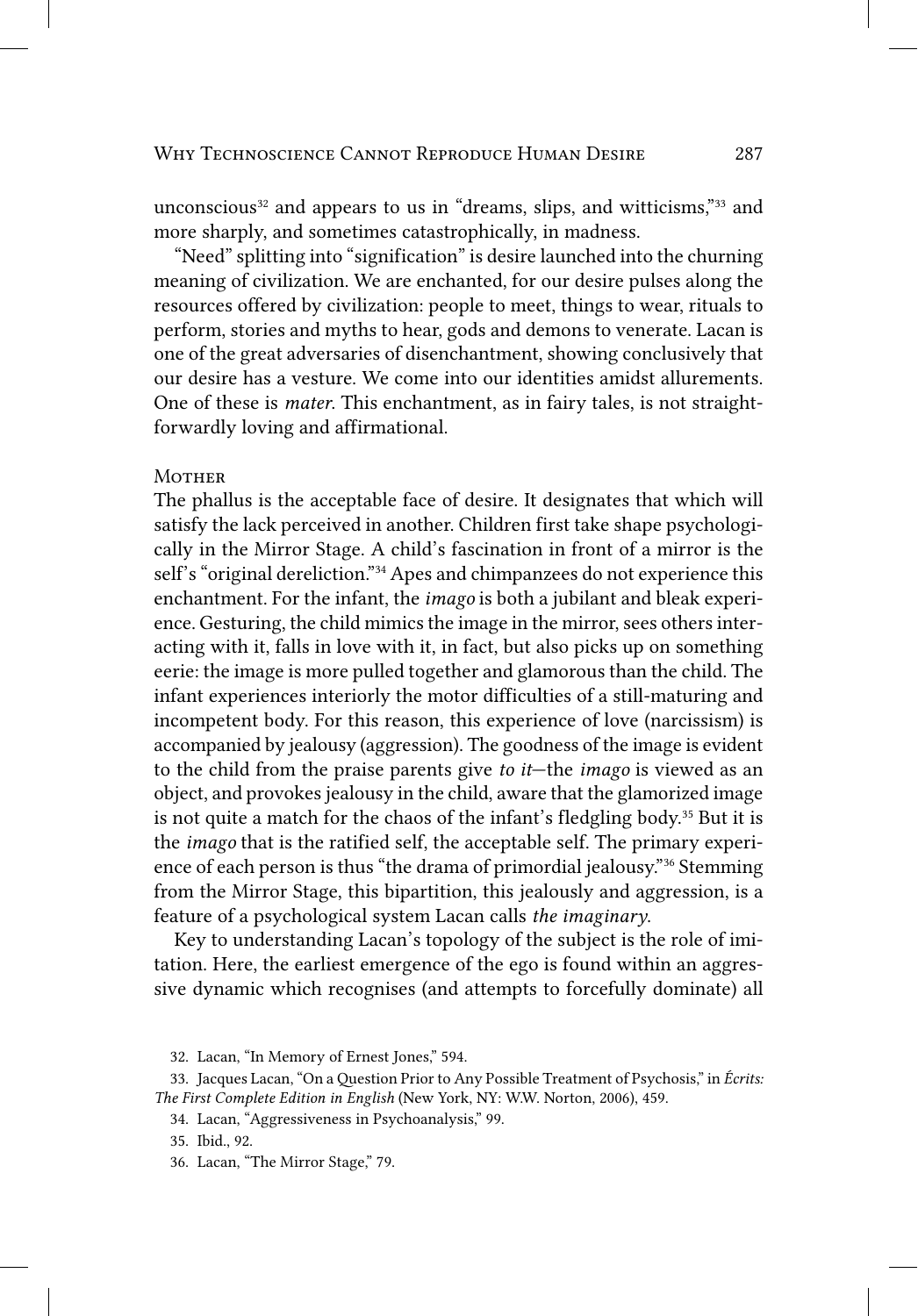instances of other persons in whom we recognise a semblance of ourselves—we look around us and spot other instances of our *imago*. 37 We all know the essence of this aggressive moment when, perceiving faults in others that on some level we know we also possess, we bristle with irritation. Lacan calls this "the other (with a lowercase *o*) of the imaginary dyad."38 The imaginary order thus deals in dyads, in duplications or mirror reflections, and not the *interrelation* between discrete objects (which Lacan calls, in contradistinction to the imaginary, the *symbolic*). The symbolic is composed of basic *matrices*39—fecund but aggressive coordinates initially tied to the idea of the mother (*mater*)—which determine our world, our psyche's projective geometry: every child casts "out onto the world the disorder that constitutes his being."40

This essential human experience undergirding the imaginary order is, we suggest, itself a semblable of the glass ceiling of AI: it can imitate—it can recognise the *imago*—but it has no unconscious, it has no symbolic subjectivity. For Lacan therefore, pursuant to his rejection of ego-psychology, self-reflection or self-consciousness are inevitable aspects of human existence, but insufficient conditions to fully constitute it.

Motherless, the most that can be expected of a machine, no matter how sophisticated the AI, is to express a variant of the imaginary structure of dyadic imitation. This is not to say that AI is inconsequential. Lacan is again important here with his claim that the imaginary presents us with something peculiar and falsifying at its heart: a fictional narrative. For Lacan, ego-psychology is so problematic because it exacerbates and solidifies fictional narratives. It is precisely at the level of fictional self-narratives that Lacan raises the problem of "psychotechnics:" the idea that the very creation of machines by human beings is the beginning of the refashioning of the *human* self-image. We return to this theme in the conclusion but the idea is that all human creation is two-way; all human creation has the concomitant effect of recasting the idea of what it is to be human. Interestingly, Lacan's point here again precludes the idea of reproducing<sup>41</sup> human

37. See Lacan, "Aggressiveness in Psychoanalysis."

39. Lacan, "Aggressiveness in Psychoanalysis," 85; Lacan, "The Mirror Stage," 76.

40. Lacan, "Aggressiveness in Psychoanalysis," 93.

41. We appreciate that not all AI inquiry seeks to literally reproduce human experience *per se*. It seems, nevertheless, to rely on *a priori* human characteristics, which are abstracted out in order to be replicated (and possibly surpassed) in machines. We challenge the fundamental

<sup>38.</sup> Jacques Lacan, "Remarks on Daniel Lagache's Presentation: 'Psychoanalysis and Personality Structure,'" in *Écrits: The First Complete Edition in English*, trans. Bruce Fink (New York, NY: W.W. Norton, 2006), 568.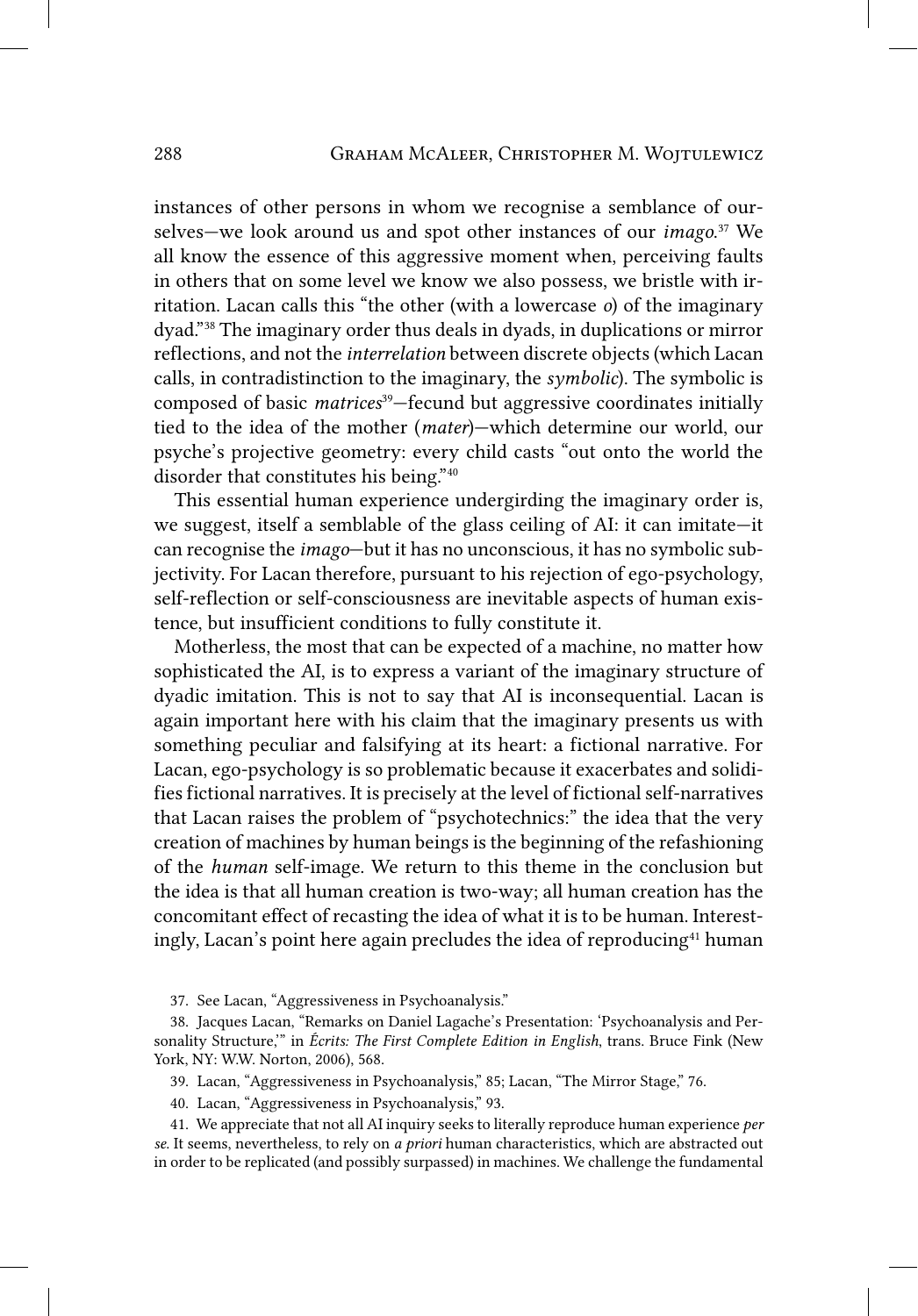desire in AI: the blueprint of human desire used to create AI desire slips between our fingers as soon as the project commences—the blueprint is changed by the project at hand. And this is why AI is *artificial* intelligence and cannot track the (fraught) fullness of human intelligence; its underlying structure is always going to be a resemblance, mirroring, or imitation of only an element of human mental life. This thrusts a new anthropology back onto human nature—as though aspects of human mental life can be compartmentalized or abstracted out in this way. In this sense, it matters not how sophisticated AI becomes—however convincingly autonomous as an intellectual "creature" it can appear to be, and however much it seems to creatively and autonomously deviate from its original programming. AI will always be psychologically thin.

To put this another way: Lacan allows us to think seriously about the *unconscious* dimension of AI. To understand what Lacan means by that, one has to let go of the idea that the unconscious is some subterranean seat of strong desires or drives (like the energy of the machine).<sup>42</sup> Portrayals of future AI as an analogue to the human consider life (human or artificial) almost exclusively in conscious terms—and, what is more, only ever within the register of the imaginary. This is why, ultimately, it is the *structure of human desire* (symbolic) which is foreclosed in creating AI, preventing it from ever being reproduced in anything other than another human being. "The question as to whether [the machine] is human or not," Lacan says, "is obviously entirely settled—it isn't."43 The machine may well be constituted by logical notation —the "succession of little 0s and 1s"44—but what it means to be human cannot be isolated from the Lacanian symbolic.

AI can only ever offer a thin psychology because, disturbingly, the violence of the jealousy in the imaginary, really a self-laceration, is borrowed from the symbolic. Product of the mother's phallus, the specular self—"donned armor of an alienating identity"45—is in fact a mask; it is the "veiled face,"46

philosophical-theological assumptions in the anthropology which undergirds this general view, and consider whether the human exceptionalism assumed by Christianity is vulnerable to AI development.

42. Jacques Lacan, *The Seminar of Jacques Lacan. Book 2: The Ego in Freud's Theory and in the Technique of Psychoanalysis 1954–1955*, ed. Jacques-Alain Miller, trans. Sylvana Tomaselli (Cambridge: Cambridge University Press, 1988), 75.

43. Ibid., 319.

44. Ibid.

45. Lacan, "The Mirror Stage," 78.

46. Ibid., 77.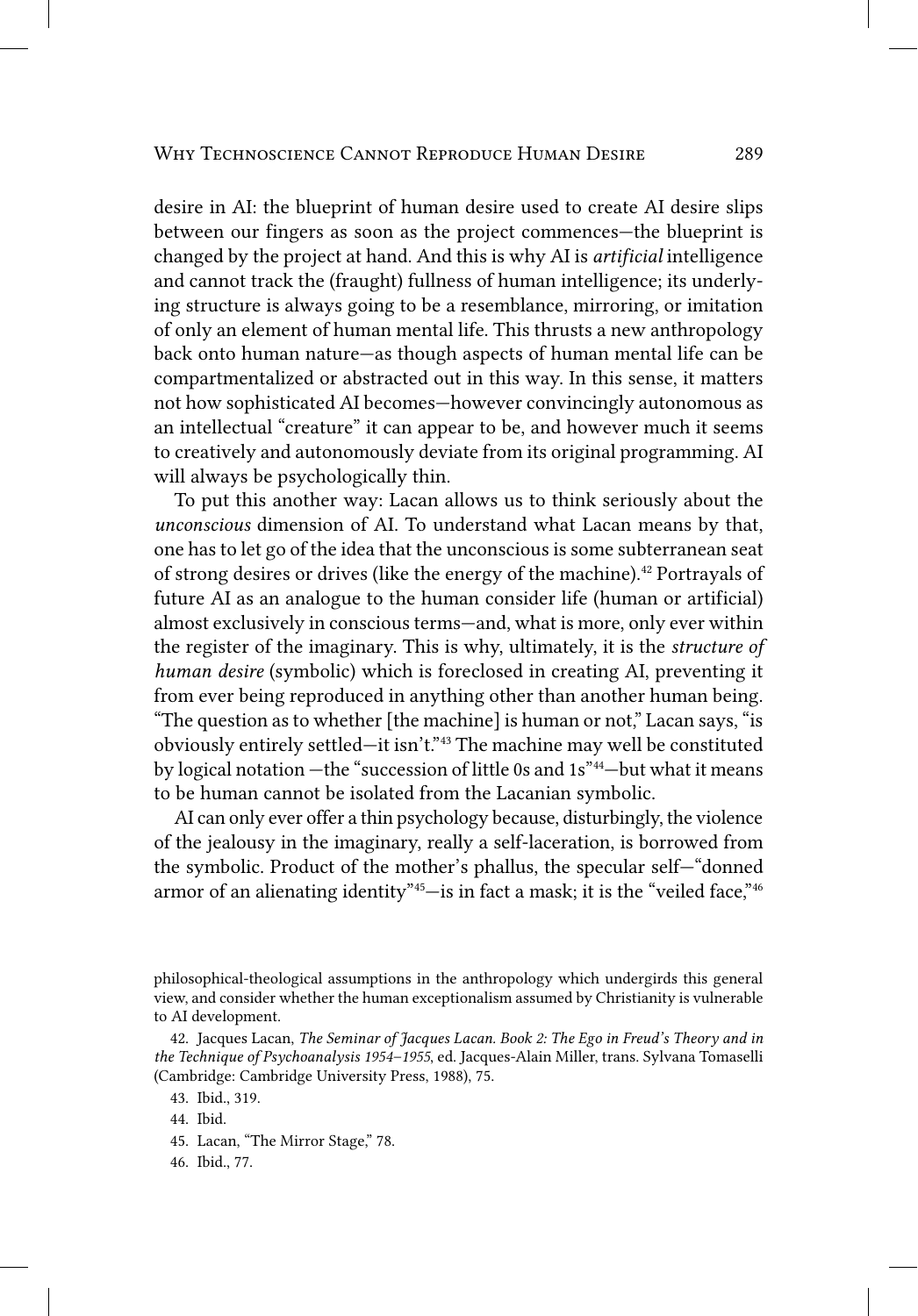a "seeming."47 It must be a mask, for otherwise the "self" is too shocking, riven by the imaginary *imagos* drawn down from the symbolic: "images of castration, emasculation, mutilation, dismemberment, dislocation, evisceration, devouring, and bursting open of the body."48 These are, as it were, the counter-*imagos* of the jubilant specular image: what happens, so to say, if the mask comes off. How are these horrors tied to *mater*?

"The phallus is the privileged signifier of this mark in which the role [*part*] of Logos is wedded to the advent of desire.<sup>"49</sup> The phallus consolidates our identity because it shapes how our need is returned to us as desire. Self and desire are a bewilderment of *imagos*—and never just the satisfaction of need—because a mother's love is promised to the phallus, the object that already commands her desire. That love is, at its most basic, the dialectic between presence and absence, which emerges as the "something other" left over after need is satisfied.<sup>50</sup> "This is what the primordial relationship with the mother manifests, replete as it is with that Other who must be situated *shy of* the needs that Other can fulfill."<sup>51</sup> The mother is the veil of the phallus for her identity is a consequence of it. Every child's desire is rendered to it via a castrated circuit lodged in the mother. In other words, the child's desire is the gift of a mother whose desires, in their turn, are originally gifted by her mother—and so on:

I am saying that it is in order to be the phallus—that is, the signifier of the Other's desire—that a woman rejects an essential part of femininity, namely, all its attributes, in the masquerade. It is for what she is not that she expects to be desired as well as loved. But she finds the signifier of her own desire in the body of the person to whom her demand for love is addressed.<sup>52</sup>

The love of the mother for the child—the transformation of need into desire, in fact—is "situated *shy of* the needs that Other can fulfil," for a mother's love is a veil over the phallus around which she herself is oriented.

The demand for love can only suffer from a desire whose signifier is foreign to it. If the mother's desire *is* for the phallus, the child wants to be the phallus

- 47. Lacan, "Signification of the Phallus," 582.
- 48. Lacan, "Aggressiveness in Psychoanalysis," 85.
- 49. Lacan, "Signification of the Phallus," 581.
- 50. Ibid., 579.
- 51. Ibid., 579f.
- 52. Ibid., 583.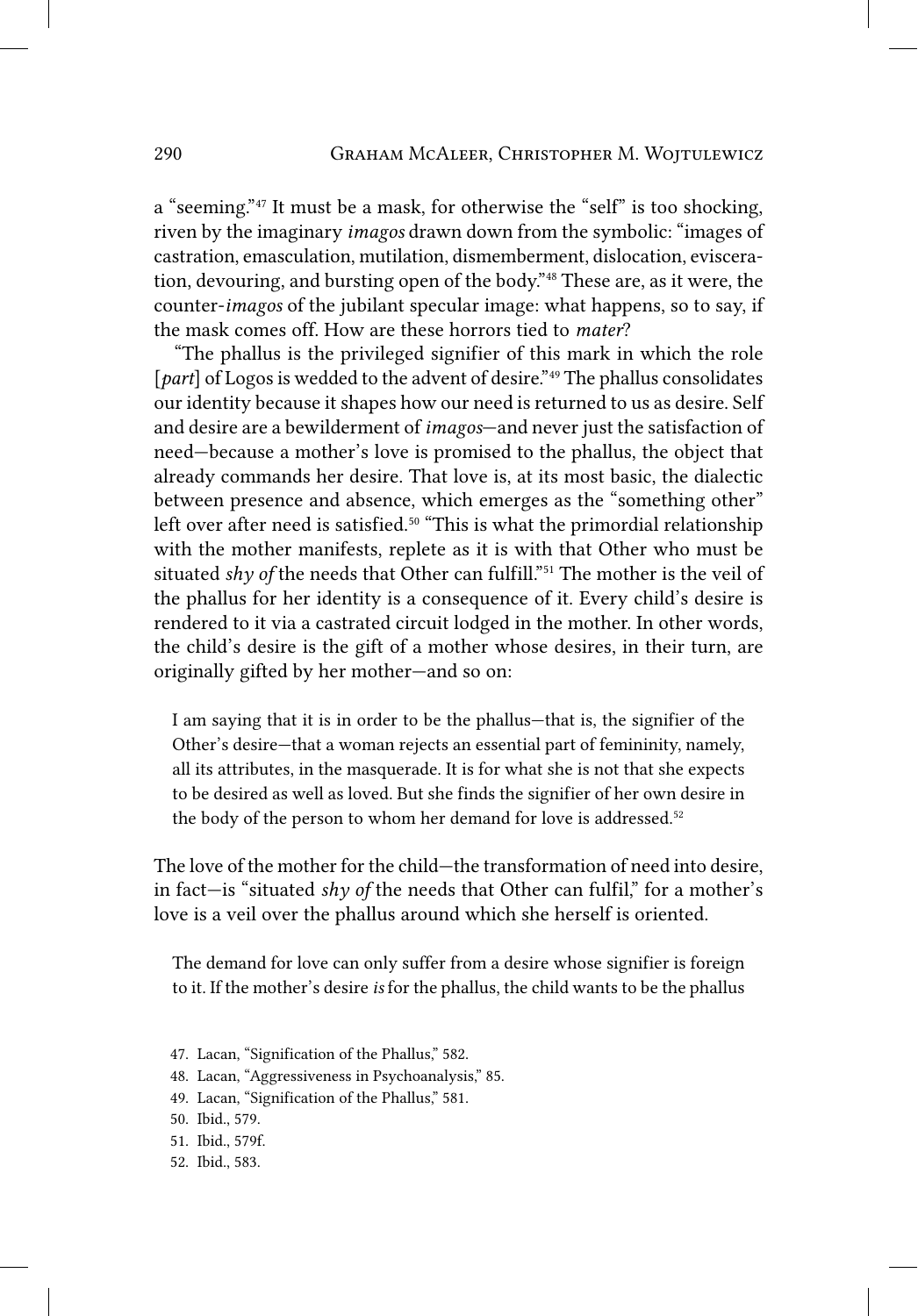in order to satisfy her desire. Thus the division immanent in desire already makes itself felt by virtue of being experienced in the Other's desire.<sup>53</sup>

The *immanent division*—that is, the mother's *own split identity* between need, demand, and desire. The mutated need of the child, now the child's desire, is the signifier that is the child's identity, a product of a mother's divided love on account of her relationship to the phallus. This signifier, the root of the child's world, its projective geometry, issues from the masquerade of a mother's love, for her motherly love is in fact what is returned to the child after her own encounter with the phallus: "since this signifier is there only as veiled and as ratio [raison] of the Other's desire, it is the Other's desire as such that the subject is required to recognize."<sup>54</sup> That the child's identity is a consequence of a relationship with another, other than the mother, is veiled, but very much present, in the mother's love for the child-veiled, that is, until mutating in castration. The child's identity is an echo of a regressive series of prior loves, punctuated by the prohibiting love of the castrating father (castration for Lacan is necessary, and therefore essentially positive).

Not exclusively, perhaps,<sup>55</sup> but typically, the Other's desire-the phallus for the mother-is male sexuality. Human desire is "bound up since the dawn of history with the imago of the father."<sup>56</sup> The father, argues Lacan, is the vehicle by which the narcissistic child "transcends himself in a normative sublimation."<sup>57</sup> The father is the root of sympathy and moral order. "Oedipal identification" transfers narcissistic self-aggression onto the father, who, in turn, castrates, and dampens the child's jealous aggression at source.<sup>58</sup> This dampening generates sympathy, which, in Lacan, is built on the recognition demanded by the father, an interdict<sup>59</sup> present in a mother's love. This capture of what love a mother can give to a child is, observes Lacan, the reason for the law's forceful insistence on respect

53. Ibid., 582.

55. In the 1958 essay "The Signification of the Phallus," Lacan's acceptance of sexual difference, and distinctive psychologies for men and women, is prominent.

56. Lacan, "Aggressiveness in Psychoanalysis," 95.

57. Ibid., 97.

58. Lacan, "Guiding Remarks," 613.

59. Jacques Lacan, "The Subversion of the Subject and the Dialectic of Desire in the Freudian Unconscious," in Écrits: The First Complete Edition in English, trans. Bruce Fink (New York, NY: W.W. Norton, 2006), 698; Lacan, "Signification of the Phallus," 582.

<sup>54.</sup> Ibid., 581f.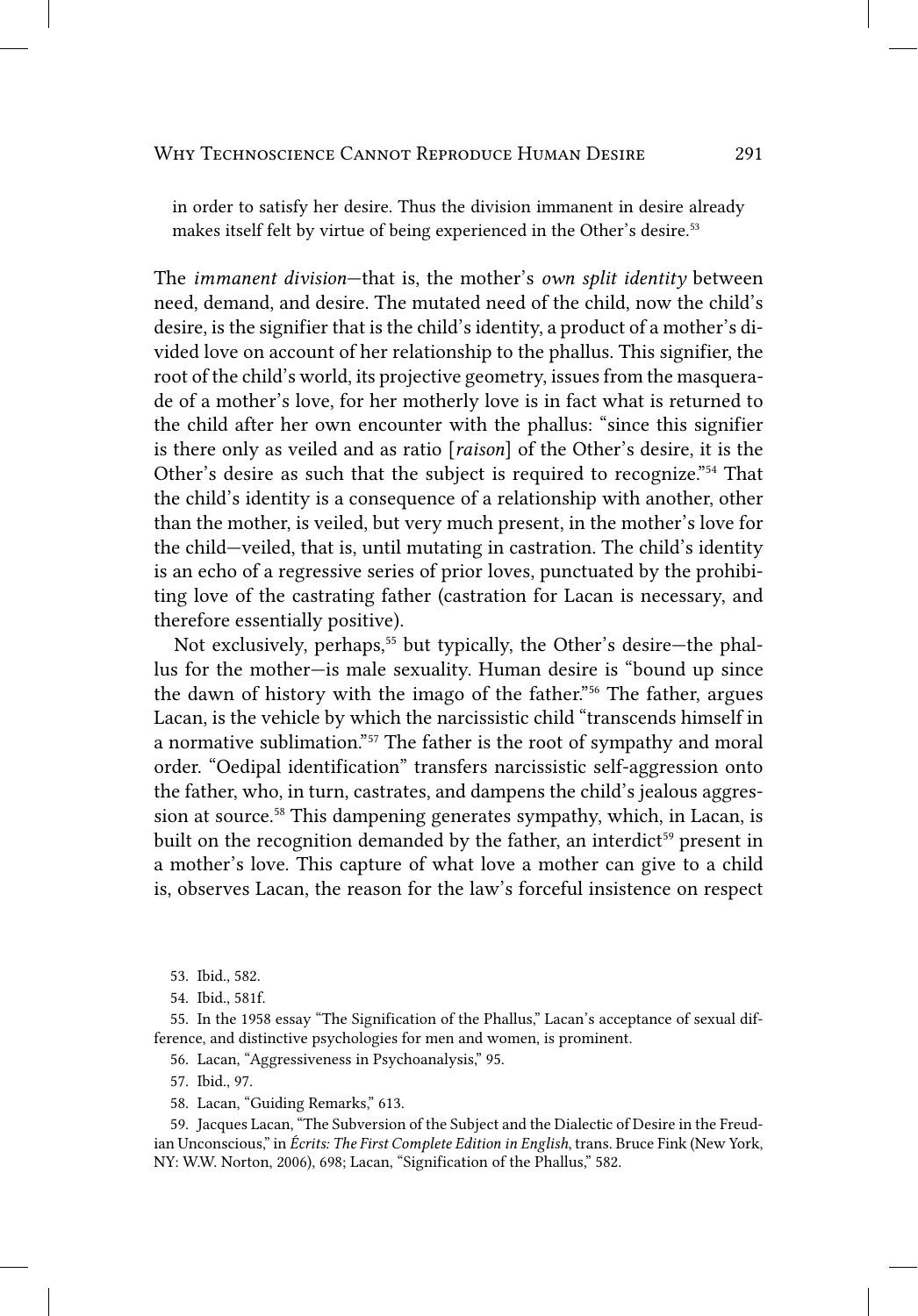for property. Property and establishment are a nod to the psychological authority of the father.

We propose that because robots are motherless, the desire structure of AI is *sui generis* different from humans. It is not on account of our intelligence that we have been promised the *visio dei*, nor because we are capable of conscious self-reflection—rather, in spite of it: on account of our bewildering desire and fraught projective geometry. Let us now complement Lacanianism with Thomism and demonstrate this last point.

### Mary, Mother of God

Lacan suggests that signifiers and signifieds relate by way of submission. He says that: "Conversely, it is Freud's discovery that gives the signifier/ signified its full scope: for the signifier plays an active role in determining the effects by which the signifiable appears to succumb to its mark, becoming, through that passion, the signified."60 *Through that passion* is submission to the phallus. How do the Passion and Mary, *Mater Dei*, relate?

Przywara is especially worried by the human tendency to pacify God, to think of God as something like an unproblematic close friend. He makes clear that there is no warrant for such an idea scripturally or philosophically and indeed, rather the reverse. Many biblical texts—and not only the Book of Job—speak of an uncanny God, a God who allots fate and leads souls into and out of the underworld; a God who seemingly loves one moment, and flies into a rage in another.<sup>61</sup>

Whenever Przywara speaks of God as uncanny he also speaks of God as behind a curtain or peering through a veil. $62$  The veil is composed of symbols. One of these is God manifest in the "babbling of a babe." The birth of Christ interrupts our conceptual clarity about God, we are stumped by

62. See Erich Przywara, "Image, Likeness, Symbol, Mythos, Mysterium, Logos," in *Analogia Entis: Metaphysics: Original Structure and Universal Rhythm*, trans. John R. Betz and David Bentley Hart (Grand Rapids, MI: Wm. B. Eerdmans, 2014), 430–62; and Erich Przywara, "*Imago Dei*: On the Theological Message of Max Picard," in *Analogia Entis: Metaphysics: Original Structure and Universal Rhythm*, trans. John R. Betz and David Bentley Hart (Grand Rapids, MI: Wm. B. Eerdmans, 2014), 556–69.

<sup>60.</sup> Lacan, "Signification of the Phallus," 578.

<sup>61.</sup> Erich Przywara, "Metaphysics, Religion, Analogy," in *Analogia Entis: Metaphysics: Original Structure and Universal Rhythm*, trans. John R. Betz and David Bentley Hart (Grand Rapids, MI: Wm. B. Eerdmans, 2014), 413f.; Erich Przywara, "Man, World, God, Symbol," in *Analogia Entis: Metaphysics: Original Structure and Universal Rhythm*, trans. John R. Betz and David Bentley Hart (Grand Rapids, MI: Wm. B. Eerdmans, 2014), 496; Erich Przywara, "Beautiful, Sacred, Christian," in *Analogia Entis: Metaphysics: Original Structure and Universal Rhythm*, trans. John R. Betz and David Bentley Hart (Grand Rapids, MI: Wm. B. Eerdmans, 2014), 547f.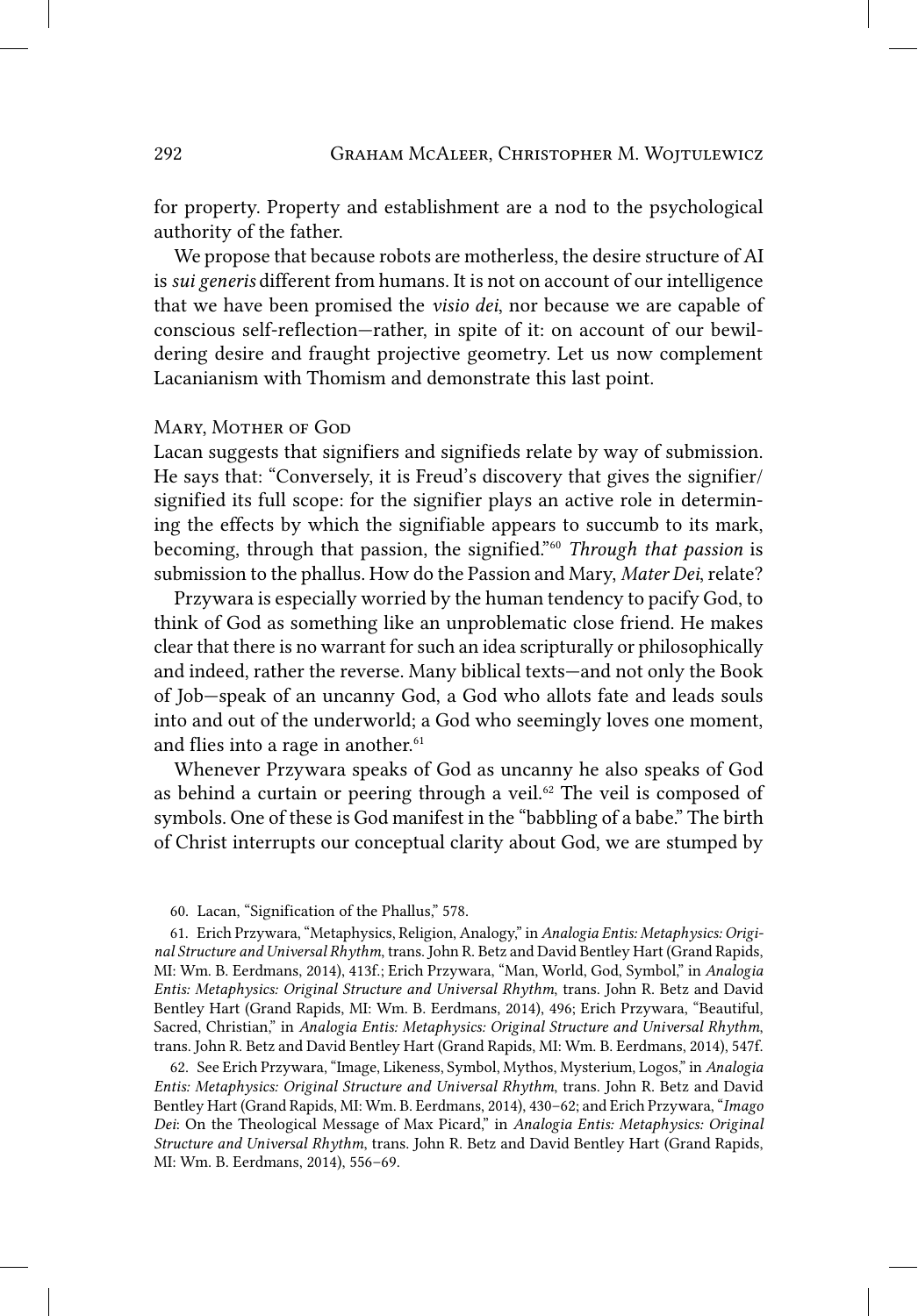"the babbling of the *Mysterium Mysteriorum*."<sup>63</sup> This symbol picks out the "in-and-beyond" structure of analogy. Every baby is in the natural order, but each also has the quality of a visitation, a coming from beyond, a mysterious popping into existence.<sup>64</sup> God born of a woman is a radical intensification of something already difficult to fathom. As a metaphysical and epistemic structure, analogy forestalls a scientific grasp of God and pushes us into embodied practice—what Przywara calls a "posture of distance."<sup>65</sup> Promulgated at the IV Lateran Council, the doctrine of analogy runs:

One cannot note any similarity between Creator and creature, however great, without being compelled to note an even greater dissimilarity between them.<sup>66</sup>

Przywara argues that Thomas Aquinas internalised the profound implications of the Council in a particular way. Thomistic theology became the great advocate of the Council, with Thomas deploying its rubric to assess questions and rival systems of thought. In light of Thomas, Przywara argues that Mary is a symbol of proximate distance: "the in-and-beyond of the 'symbol' is immediately transparent to the in-and-beyond of the Divine Mysterium Mysteriorum that resides in-and-beyond all divine manifestations and revelations, however great."<sup>67</sup> Respecting the *in*, Mary, Mother of God, makes God intimate to us-birthing and mothering Jesus-and respecting the *beyond*, her "posture of distance"<sup>68</sup>-her humility-retains God's majesty, mystery, and sovereignty. Mary exemplifies the *analogia* entis to which she gives birth. Let us compare and contrast Mary as veil of God with Lacan's treatment of a mother's love as veil of the phallus.

Mary is a symbol of the uncanny God. She holds the analogical position; but what of the equivocal and univocal? Lacan is a good guide to the equivocal. The phallus is a signifier of lack, and a mother's love returns as the phallus to the child after her own encounter with the phallus: "since this

63. Przywara, "Man, World, God, Symbol," 500.

64. Lacan's understanding of desire is such that it "appear[s] ex nihilo, as if out of nothing," see Erin Felicia Labbie, Lacan's Medievalism (Minneapolis, MN: University of Minnesota Press, 2006), 11.

65. Erich Przywara, "The Scope of Analogy as a Fundamental Catholic Form," in Analogia Entis: Metaphysics: Original Structure and Universal Rhythm, trans. John R. Betz and David Bentley Hart (Grand Rapids, MI: Wm. B. Eerdmans, 2014), 375.

66. Heinrich Denzinger, quoted and translated in Przywara, Analogia Entis, 234 n. 232.

67. Przywara, "Man, World, God, Symbol," 500.

68. Also a "posture" of "service as distance," see Erich Przywara, "Philosophies of Essence and Existence," in Analogia Entis: Metaphysics: Original Structure and Universal Rhythm, trans. John R. Betz and David Bentley Hart (Grand Rapids, MI: Wm. B. Eerdmans, 2014), 347.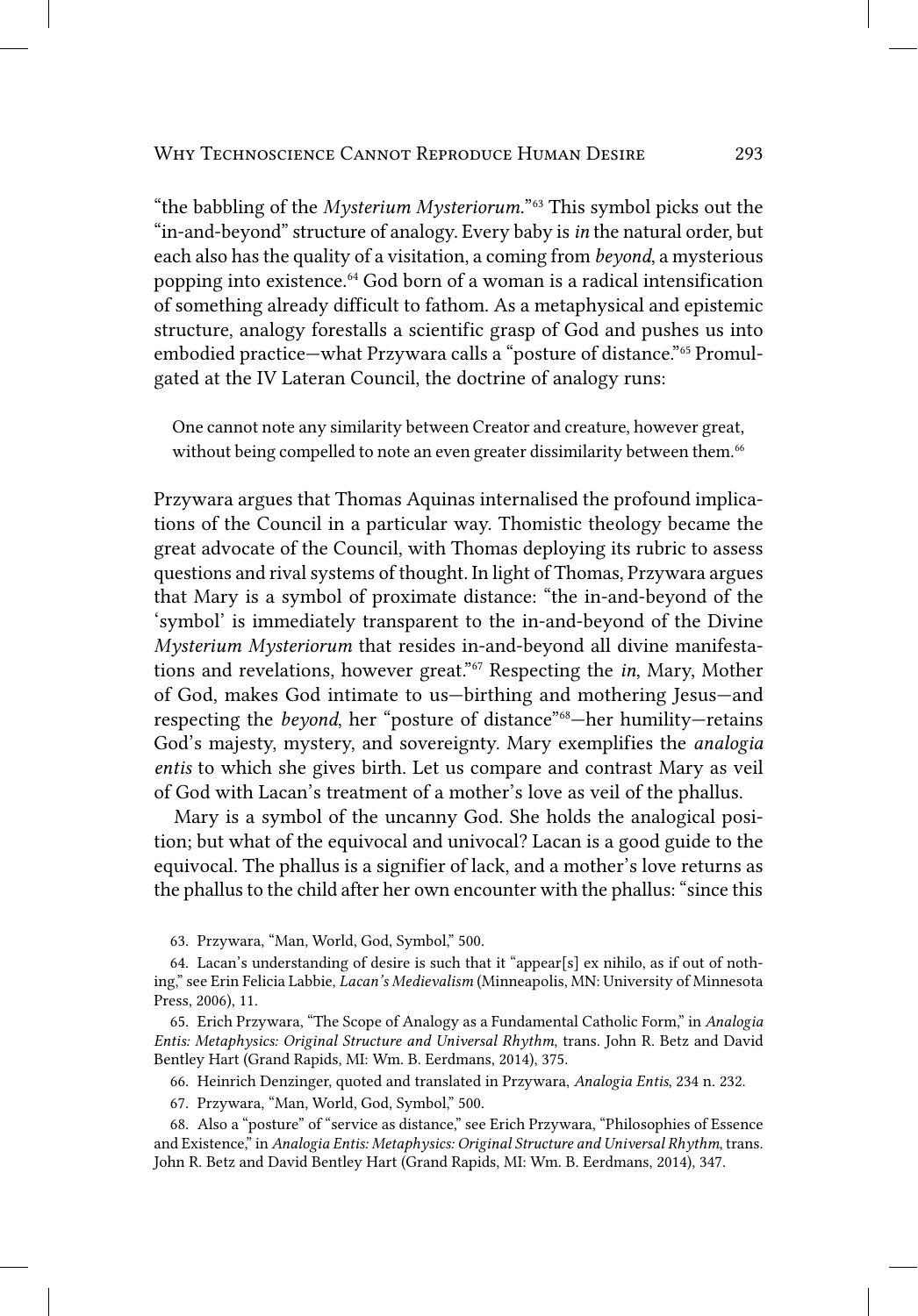signifier is there only as veiled and as ratio [*raison*] of the Other's desire, it is the Other's desire as such that the subject is required to recognize."69 The child's fragmentation is built upon a prior fragmentation of the mother, which, in turn, is built upon yet another prior fragmentation.<sup>70</sup> This regress of desire is equivocity: a Heraclitean instability and partibility. It is what gives Lacanian desire its dialectic form<sup>71</sup>-but such an Heraclitean "contradictoriness"72 (here as lack and phallic fulfillment) is no stranger to Przywara's analogical form.

An assessment of the theology of the *imago Dei* cannot "be separated from a genuine theology of the sexes"73 and it is in this light that our psychology can be redeemed. In this theology, the equivocal position is bleak, Przywara speaking of the "transacted human being" exchanged as "goods at a slave market."74 This is the position of humiliation, where each of us is whatever is demanded of us. The world as a "*consortium anti-Dei*"75 is a world with sexual relations disfigured, ruptured, and twisted in commercial civilization. Przywara grants Lacan's dark assessment of family structured by the phallus, imagos of the symbolic. Here, child *and* mother submit to the sovereign power of male desire, the phenomenology of which has been ably surveyed by St. John Paul II.76 Male desire, the phallus, holds the univocal position. It is sovereign, with a Parmenidian stability and impenetrability.<sup>77</sup>

Mary is mother in the analogical position, suspending the pull of the Heraclitean axis and the Parmenidian axis. Mary is analogical in two ways, metaphysically and as veil. Metaphysically, she is the "nuptial womb."78 Giving birth, she is emblematic of "the vegetal-animal form of 'male and

69. Lacan, "Signification of the Phallus," 581f.

70. For an interesting overview of the changing role of the mother in Lacanian theory, see the "Introduction: From 'Maternal Presence' to 'Maternal Object,"' in Shuli Barzilai, *Lacan and the Matter of Origins* (Stanford, CA: Stanford University Press, 1999), 1–7.

71. See Lacan, "The Subversion of the Subject and the Dialectic of Desire in the Freudian Unconscious."

72. Erich Przywara, "Phenomenology, Realogy, Relationology," in *Analogia Entis: Metaphysics: Original Structure and Universal Rhythm*, trans. John R. Betz and David Bentley Hart (Grand Rapids, MI: Wm. B. Eerdmans, 2014), 472f.

73. Przywara, "*Imago Dei*: On the Theological Message of Max Picard," 563.

74. Ibid., 567.

75. Ibid., 566.

76. Pope St. John Paul II, "*Mulieris Dignitatem*: On the Dignity and Vocation of Women," *Apostolic Letter*, 15 August 1998, https://w2.vatican.va/content/john-paul-ii/en/apost\_letters/1988/documents/hf\_jp-ii\_apl\_19880815\_mulieris-dignitatem.html.

77. See Przywara, *Analogia Entis*, 205–7.

78. Przywara, "*Imago Dei*: On the Theological Message of Max Picard," 569.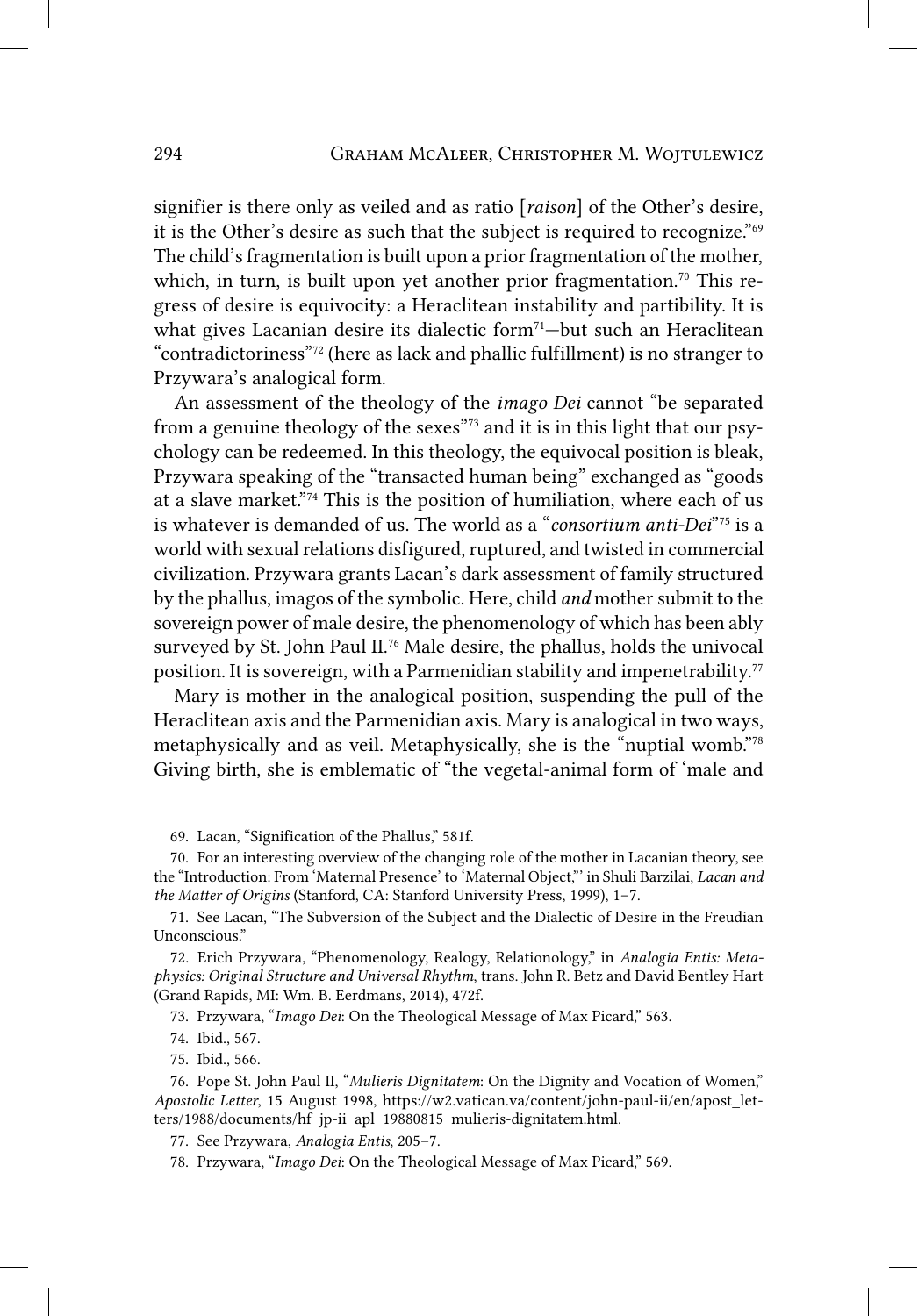female'"79 (equivocity), but, giving birth to Christ, she is mother of the phallus redeemed, the new Adam (univocity). She is "an almost antithetical supernatural form"80: antithetical to the sexual politics of the *consortium anti-Dei* (equivocity), but otherwise a symbol of grace perfecting nature (univocity). In this light, she is mother at the origin of creation:

If, from the perspective of the original form, the external visible world stands under the form of the "man as head," in its invisible interior it bears the supernatural form of "Mary as the womb and inner form" of all redeemed life.<sup>81</sup>

The relationship between men and women is reversed, the phallus sidelined: male desire "now appears as a veil 'veiling' the mystery of Mary as the 'nuptial womb' (θάλαμος) of all redeemed life."82

This is nature (equivocity) perfected by grace (univocity), and yet, it is still an incomplete accounting. The full accounting is present in Mary as veil, as *Mater Dei*, symbol of the uncanny God.

With Mary as symbol, the phallus is reasserted, but sexual politics transformed. The uncanny Father sends the Son to take the form of a slave, to be supine (equivocity) before sovereign man—Imperial Rome (univocity). But Christ *and* Mary (through her participation in Christ as *analogia entis*) suspend both these positions: "The *imago Dei*, in the full sense of this term, is the human being in the symbol of the 'crucified' and the 'mother of seven sorrows.'"83 This suspension happens in Christ's sacrifice; the new phallus no longer the *dominium* of male desire, but the Cross as a symbol of a new cooperation of man and woman in service to the child: "The Christ in whom this 'newness' occurs is fully concrete as Christ, the second Adam, and Mary, the second Eve."84 The humiliation of the Cross (equivocity) *in Mary* is transformed by humility into a high-minded serenity (univocity), unto "a sword will pierce your own heart"; a humility which is an obedience to  $85$ (analogy) an uncanny sacrificing Father (mystery of the perfect phallus):

- 79. Ibid., 561.
- 80. Ibid., 569.
- 81. Ibid.
- 82. Ibid.
- 83. Ibid.
- 84. Ibid., 568.

85. Obedience which is analogically in accord with the sense of the "*potentia oboedientialis*" which is "open upwards" to God, see both Erich Przywara, *Polarity. A German Catholic's Interpretation of Religion*, trans. Alan Coates Bouquet (London: Oxford University Press, 1935), 29; and Przywara, *Analogia Entis*, 227.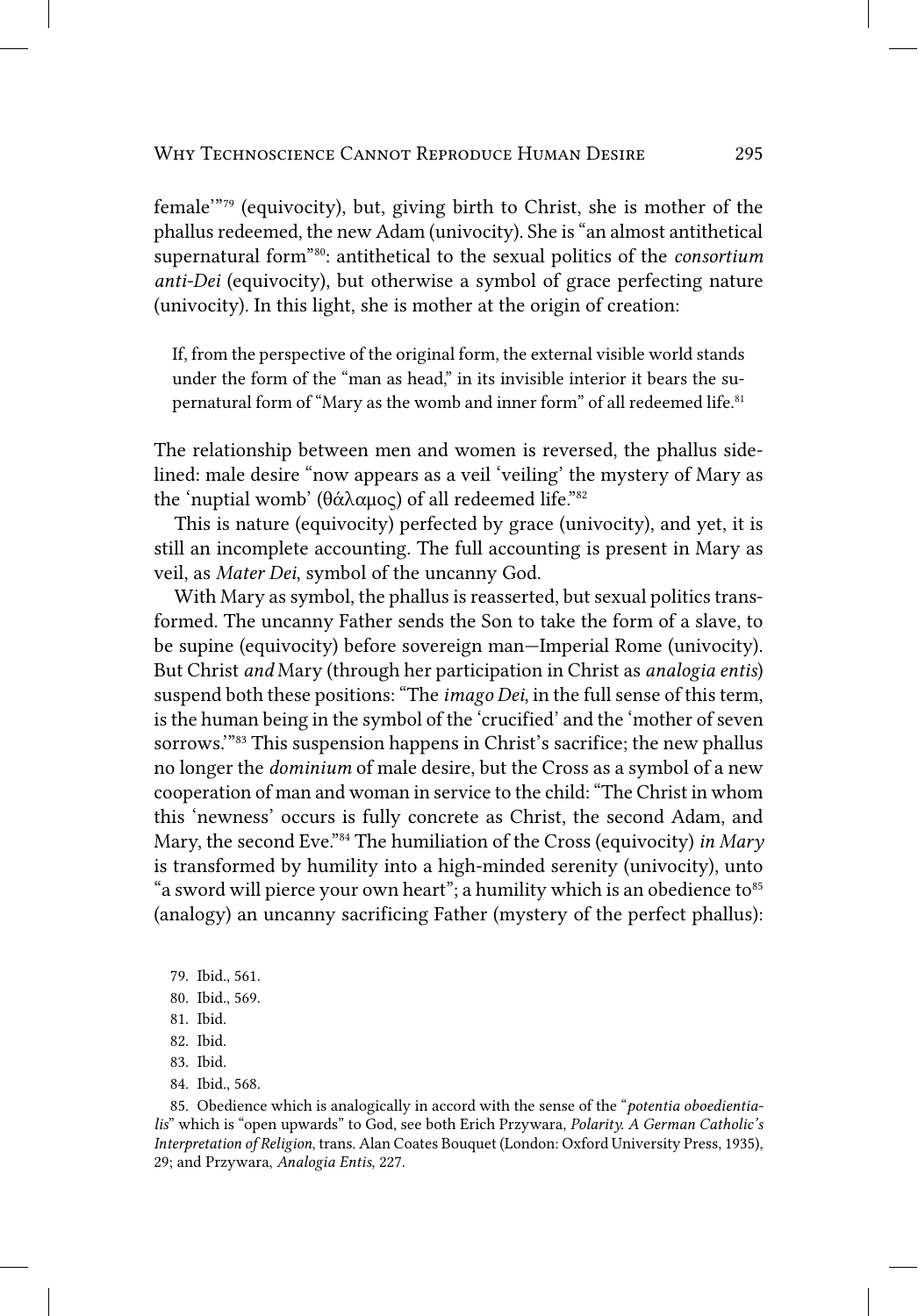"For the '*imago Dei*' in the 'second Adam, Christ' and in the 'second Eve, Mary' has the form of a '*consortium naturae divinae.*'"86

AI will be more prosaic than technologists think because AI cannot participate in the "the drama of primordial jealousy" that characterises human life. This world, this enchantment, is fraught, for its "symbolic matrix" is the masquerade of a mother's love. A mother's love is a mask behind which is the phallus that limits and transmutes a child's needs. The child's desire is what the child is allowed, for the phallus is a jealous god. *Mater* is an unreliable witness to familial love and this is why Przywara says that Mary redeems our dereliction: she births the One who castrates (in the Lacanian sense) all male desire, the desire of the slave market.

Male desire as sacrificial love—a theological castration of the Lacanian phallus—is a difficult teaching, and for this reason a veil is necessary. Christ is the plenitude of power made powerless; a curse made a blessing; shame made glory. Mary is the symbol that makes the Cross human: who shows through her sorrows the *Deus humanatus*. Veil of the Cross, her humility conveys the "posture of distance" that submits to the authority of the mystery of God. Mary is the mother's love submitted—an ecstatic *fiat*—to the mystery of the perfect phallus. The phallus now made "plain" in the symbol of babbling babe—the babe woven into the meaning of the symbol of the Cross.

#### **CONCLUSION**

Our argument has been that AI as cognitive perfection is no challenge to Christianity as that perfection skews wide of the real centre of Christian reflection: the family. The family, because persons, in their psychological and intellectual development, mature inside family. AI is birthed inside structures of accounting and engineering; humans inside a family drama keyed to potent structures of sexuality. The *visio dei* made possible through the Cross is offered to persons on account of their origins in families. Christianity does not address abstract cognition, but cognitive powers maturing in a framework of the imaginary and symbolic. If anything, the coming robot revolution will bring to fresh clarity the significance of family and Christian personalism.

However, we close with a caveat. Already back in 1948, Lacan considered the "technological enterprise" of humanity to be a final working out of the (Hegelian) Master-Slave dialectic.<sup>87</sup> The question is whether human beings are to end up subservient to the machine through an individualising

<sup>86.</sup> Przywara, "*Imago Dei*: On the Theological Message of Max Picard," 563.

<sup>87.</sup> Lacan, "Aggressiveness in Psychoanalysis," 99.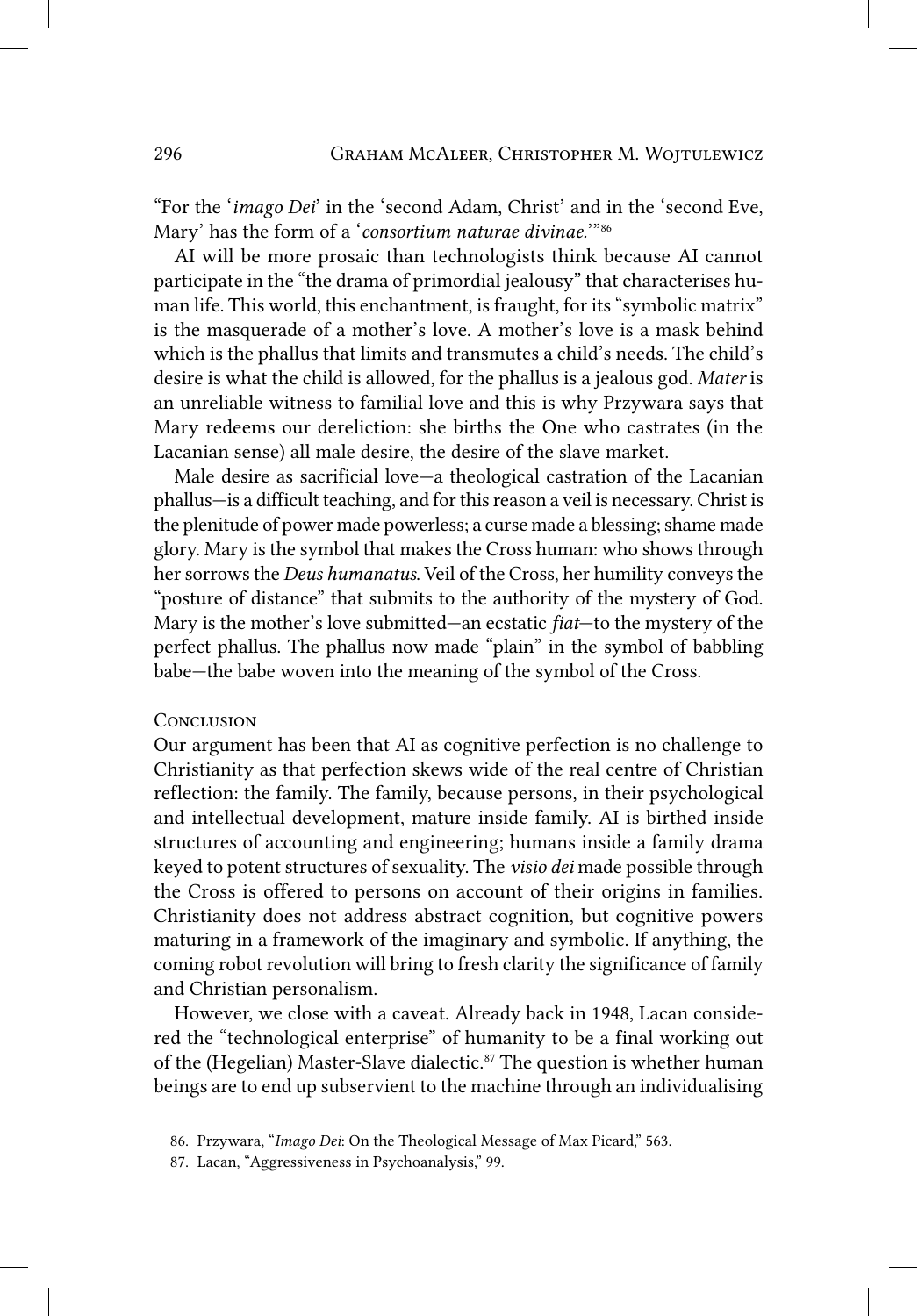tendency, which Lacan sees in the "utilitarian conception of man" that coexists with a world bent on "the promotion of the ego."88 Such a future world of technoscientific subservience is premised on such a promotion, in that the egological utilitarianism procures a "psychotechnics" in which human life is mechanised or robotised. There is here no straightforward divinising of humanity's creative capacity, where robots are produced in our image and likeness. Rather, the reverse: humans recast in the image of robots. Given that, for Lacan, our real sense of subjectivity is in fact obscured from conscious view, no act of creation on our part will occur without a concomitant backlash: creation of machines necessarily involves the simultaneous refashioning of the human self-image. In other words, when we create, we change things that we never (consciously) intended and far from being merely unforeseen consequences, they are consequences which are occurring at a non-conscious (and thus undiscoverable) level.<sup>89</sup> We can, however, see their effects.

One of those effects is the changing image of the human person. This means that the rise of the machine coincides with an equal and opposite rise of psychotechnic man: the commodification of affectivity, allowing for its manipulation and use according to utilitarian ends. In this way, the image of man and the image of the machine coincide in a mutual creation. The utopian ideal of technology as the "simulacrum of the living," thus allowing it to be subordinated to human use, is for Lacan a fantasy. As such, the machine "embodies the most radical symbolic activity of man," and introduces, for the first time, "energy" as a subject of consideration<sup>90</sup>— "energy" in the industrial scene led, as it were, to the conception of human energies (in ways which Lacan attempts to correct). The question thus ceases to be "can AI become like human beings?" and is shown instead to be "what is the human being, once AI is created?"

In other words, Lacan also does not think cognitive perfection or a machine coming to self-awareness is the real challenge. In accord with his way of thinking, the threat to humanism and Christian personalism comes from humans conceding they are just machines. To our theme, machine wombs could strengthen considerably the *consortium anti-Dei*. Ostensibly, and

88. Ibid.

<sup>89.</sup> A similar point is made about Lacan and AI with respect to Lacan's understanding of the "Real" (in short: that which cannot be represented in language) in Bert Olivier, "Body, Thought, Being-Human and Artificial Intelligence: Merleau-Ponty and Lyotard," *South African Journal of Philosophy* 21, no. 1 (January 2002): 56, https://doi.org/10.4314/sajpem.v21i1.31335.

<sup>90.</sup> Lacan, *The Seminar of Jacques Lacan. Book 2: The Ego in Freud's Theory and in the Technique of Psychoanalysis 1954-1955*, 74–5.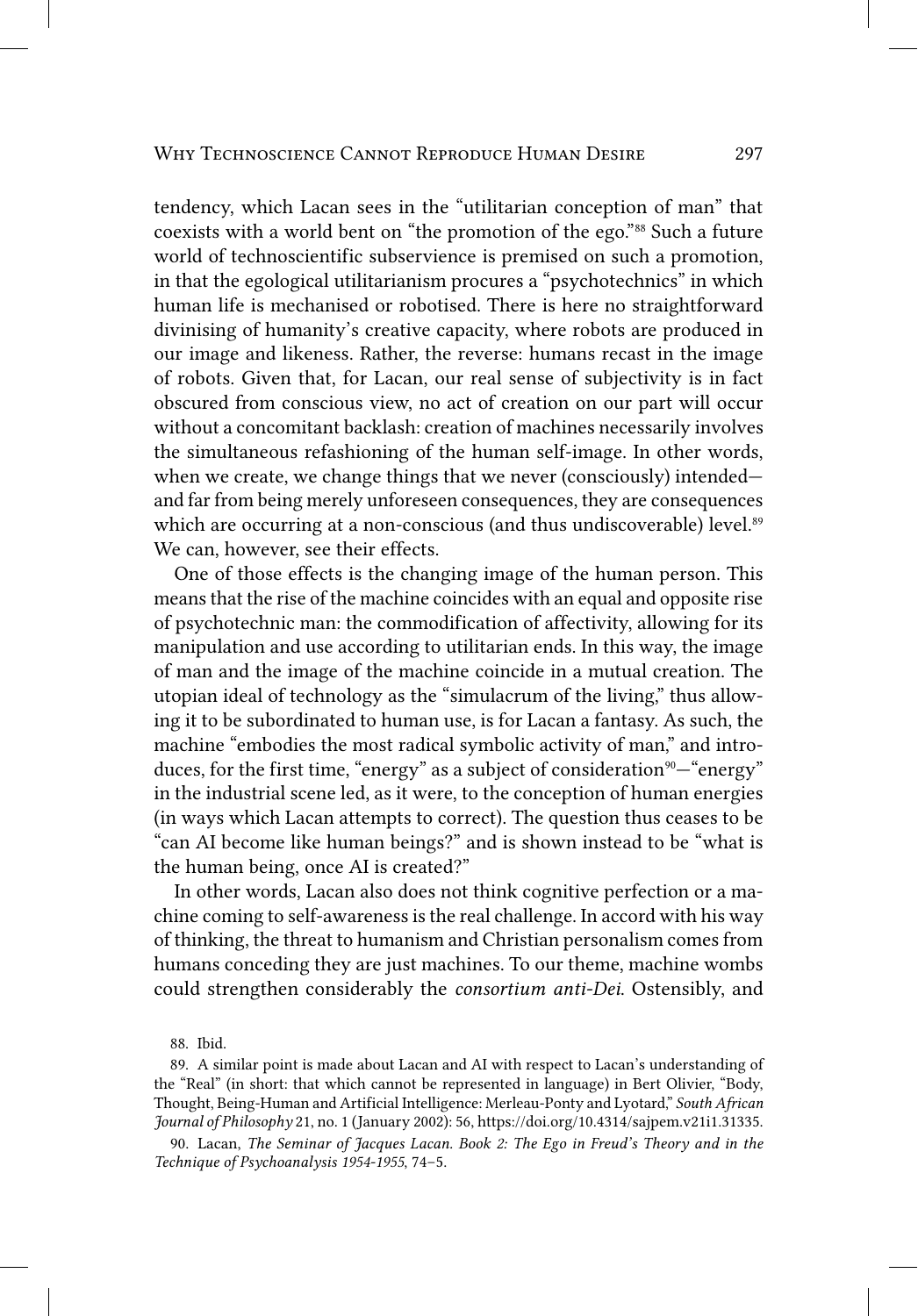very positively, they are being designed to house the prematurely born.<sup>91</sup> At one level, they change nothing about the need, demand, and desire of the infant. Our thesis can sail smoothly on. At another level, however, they surely will affect motherhood. They will reaffirm the unredeemed phallus. Pope Francis warns of the "technocratic paradigm:"<sup>92</sup> the imperial grip of technoscience a case of univocity, further encouraging ideals of the "transacted human being." Artificial wombs are economic objects, monitored by accountants and engineers. Our analysis is not invalidated, but seeing the light of Stella Maris will become harder, the veil will thicken.

**BIBLIOGRAPHY** 

- Barzilai, Shuli. *Lacan and the Matter of Origins*. Stanford, CA: Stanford University Press, 1999. Borunda, Alejandra. "The Internet Is Drowning." *Science & Innovation*, 16 July 2018. https://www. nationalgeographic.com/science/2018/07/news-internet-underwater-sea-level-rise/.
- Bossenga, Gail. *The Politics of Privilege: Old Regime and Revolution in Lille*. Cambridge: Cambridge University Press, 2002.
- DeMuro, Rich. "Walmart Robots Working Store Aisles, Checking Stock—YouTube." Accessed August 3, 2019. https://www.youtube.com/watch?v=KRJV1SPYpIE.
- Francis, Pope. "'Laudato Si': On Care for Our Common Home." *Encyclical Letter*, 24 May 2015. https://w2.vatican.va/content/francesco/en/encyclicals/documents/papa-francesco\_20150524\_enciclica-laudato-si.html.
- Garland, Alex. *Ex Machina*, 2014.
- Harari, Yuval. *Homo Deus: A Brief History of Tomorrow*. London: Vintage, 2017.
- John Paul II, Pope St. "*Mulieris Dignitatem*: On the Dignity and Vocation of Women." *Apostolic Letter*, 15 August 1998. https://w2.vatican.va/content/john-paul-ii/en/apost\_letters/1988/ documents/hf\_jp-ii\_apl\_19880815\_mulieris-dignitatem.html.
- Josephson-Storm, Jason A. *The Myth of Disenchantment: Magic, Modernity, and the Birth of the Human Sciences*. Chicago, IL and London: University of Chicago Press, 2017.
- Keating, Jessica. "Artificial Wombs and the Intellectual Tasks of Building Cultures of Life." *Church Life Journal*, 5 September 2017. https://churchlifejournal.nd.edu/articles/ artificial-wombs-and-the-intellectual-tasks-of-building-cultures-of-life/.
- Kessler, Andy. "Will Bitcoin Save Us From Google?" Accessed July 16, 2018. https://www. andykessler.com/andy\_kessler/2018/07/wsj-.html.
- Labbie, Erin Felicia. *Lacan's Medievalism*. Minneapolis, MN: University of Minnesota Press, 2006.
- Lacan, Jacques. "Aggressiveness in Psychoanalysis." In *Écrits: The First Complete Edition in English*. Translated by Bruce Fink, 82–101. New York, NY: W.W. Norton, 2006.

91. Jessica Keating, "Artificial Wombs and the Intellectual Tasks of Building Cultures of Life," *Church Life Journal*, 5 September 2017, https://churchlifejournal.nd.edu/articles/ artificial-wombs-and-the-intellectual-tasks-of-building-cultures-of-life/.

92. Pope Francis, "'Laudato Si': On Care for Our Common Home," *Encyclical Letter*, 24 May 2015, https://w2.vatican.va/content/francesco/en/encyclicals/documents/papa-francesco\_20150524\_enciclica-laudato-si.html.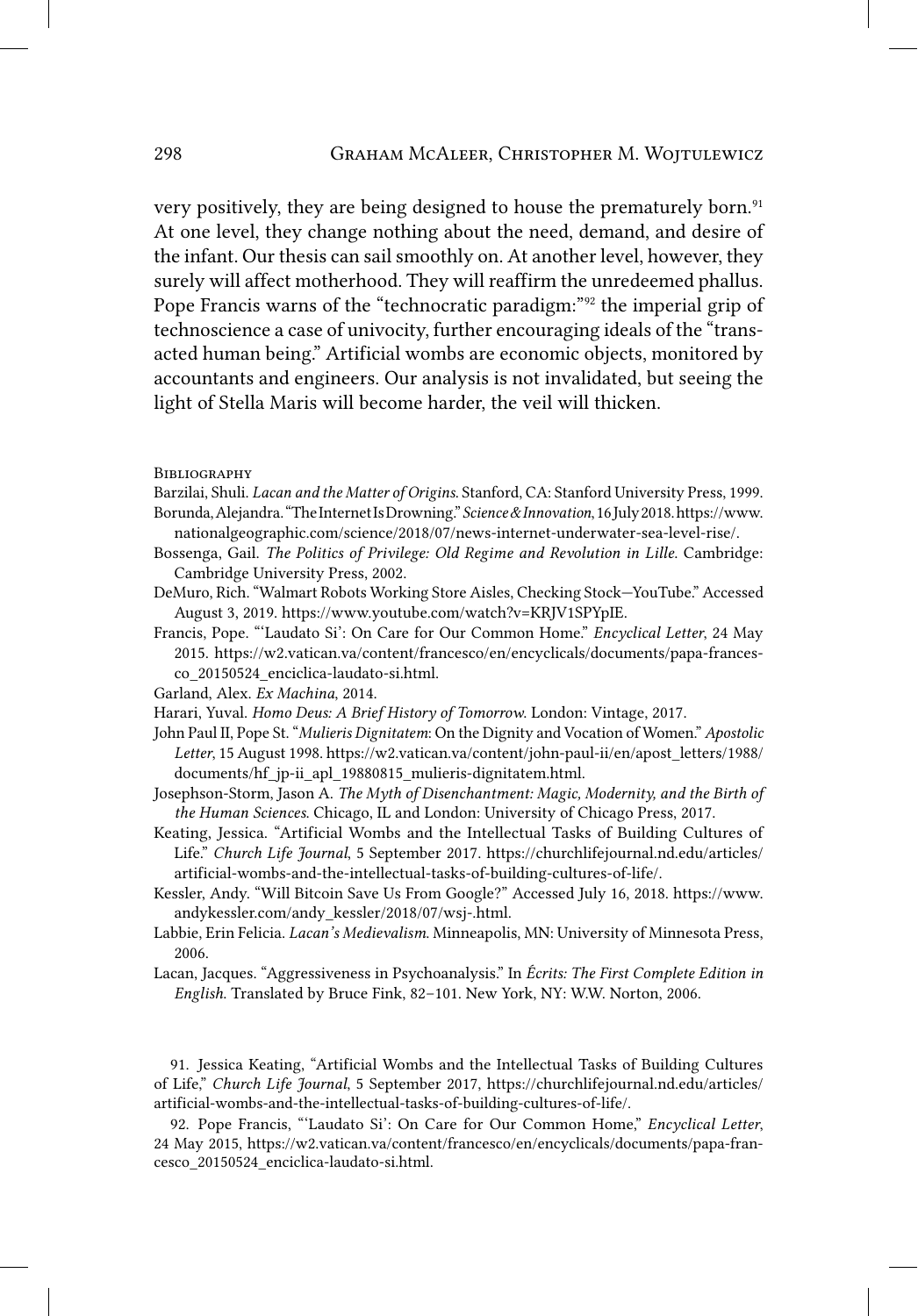Edition in English. Translated by Bruce Fink, 610-620. New York NY: W.W. Norton, 2006.

- fin Memory of Ernest Jones: On His Theory of Symbolism." In Écrits: The First Complete Edition in English. Translated by Bruce Fink, 585-601. New York, NY: W.W. Norton, 2006.

- . "The Mirror Stage as Formative of the *I* Function as Revealed in Psychoanalytic Experience." In Écrits: The First Complete Edition in English. Translated by Bruce Fink, 75-81. New York, NY: W.W. Norton, 2006.
- . "On a Question Prior to Any Possible Treatment of Psychosis." In *Écrits: The First* Complete Edition in English, 445-488. New York, NY: W.W. Norton, 2006.
- <sup>-</sup> . "Position of the Unconscious." In Écrits: The First Complete Edition in English. Translated by Bruce Fink, 703-721. New York, NY: W.W. Norton, 1948.
- . "Remarks on Daniel Lagache's Presentation: 'Psychoanalysis and Personality Structure." In Écrits: The First Complete Edition in English. Translated by Bruce Fink, 543-574. New York, NY: W.W. Norton, 2006.
- "Seminar on 'The Purloined Letter." In Écrits: The First Complete Edition in English. Translated by Bruce Fink, 6-48. New York NY: W.W. Norton, 2006.
- $-$  . The Seminar of Jacques Lacan. Book 2: The Ego in Freud's Theory and in the Technique of Psychoanalysis 1954-1955. Edited by Jacques-Alain Miller. Translated by Sylvana Tomaselli. Cambridge: Cambridge University Press, 1988.
- "The Signification of the Phallus." In Écrits: The First Complete Edition in English. Translated by Bruce Fink, 575-584. New York, NY: W.W. Norton, 1948.
- "The Subversion of the Subject and the Dialectic of Desire in the Freudian Unconscious." In Écrits: The First Complete Edition in English. Translated by Bruce Fink, 671-702. New York, NY: W.W. Norton, 2006.
- Lubac, Henri de. The Drama of Atheist Humanism. Translated by Edith M. Riley, Anne Englund Nash, and Mark Sebanc. San Francisco, CA: Ignatius Press, 1995.
- McAleer, Graham J. "All Valid Law Is Analogical." Law & Liberty, 16 November 2015. https:// www.lawliberty.org/book-review/all-valid-law-is-analogical/.
- $-$  . Ecstatic Morality and Sexual Politics: A Catholic and Antitotalitarian Theory of the Body. Moral Philosophy and Moral Theology Series 5. New York, NY: Fordham University Press, 2005.
- . Erich Przywara and Post-Modern Natural Law. Notre Dame, IN: University of Notre Dame Press, 2019.
- $-$ . "Jacques Lacan: Conservative Icon?" Law & Liberty, 17 January 2018. https://www. lawliberty.org/2018/01/17/jacques-lacan-conservative-icon/.
- Mims, Christopher. "Career of the Future: Robot Psychologist." Wall Street Journal, 9 July 2017, sec. Tech. https://www.wsj.com/articles/career-of-the-future-robot-psychologist -1499605203.
- Olivier, Bert. "Body, Thought, Being-Human and Artificial Intelligence: Merleau-Ponty and Lyotard." South African Journal of Philosophy 21, no. 1 (January 2002): 44-62. doi:10.4314/ sajpem.v21i1.31335.
- Parliament, House of Lords. "Make or Break-The UK's Digital Future." Report of Session 2014-15. London: Select Committee on Digital Skills, 2015. https://publications.parliament.uk/pa/ld201415/ldselect/lddigital/111/111.pdf.
- Przywara, Erich. Analogia Entis: Metaphysics: Original Structure and Universal Rhythm. Translated by John R. Betz and David Bentley Hart. Grand Rapids, MI: Wm. B. Eerdmans, 2014.